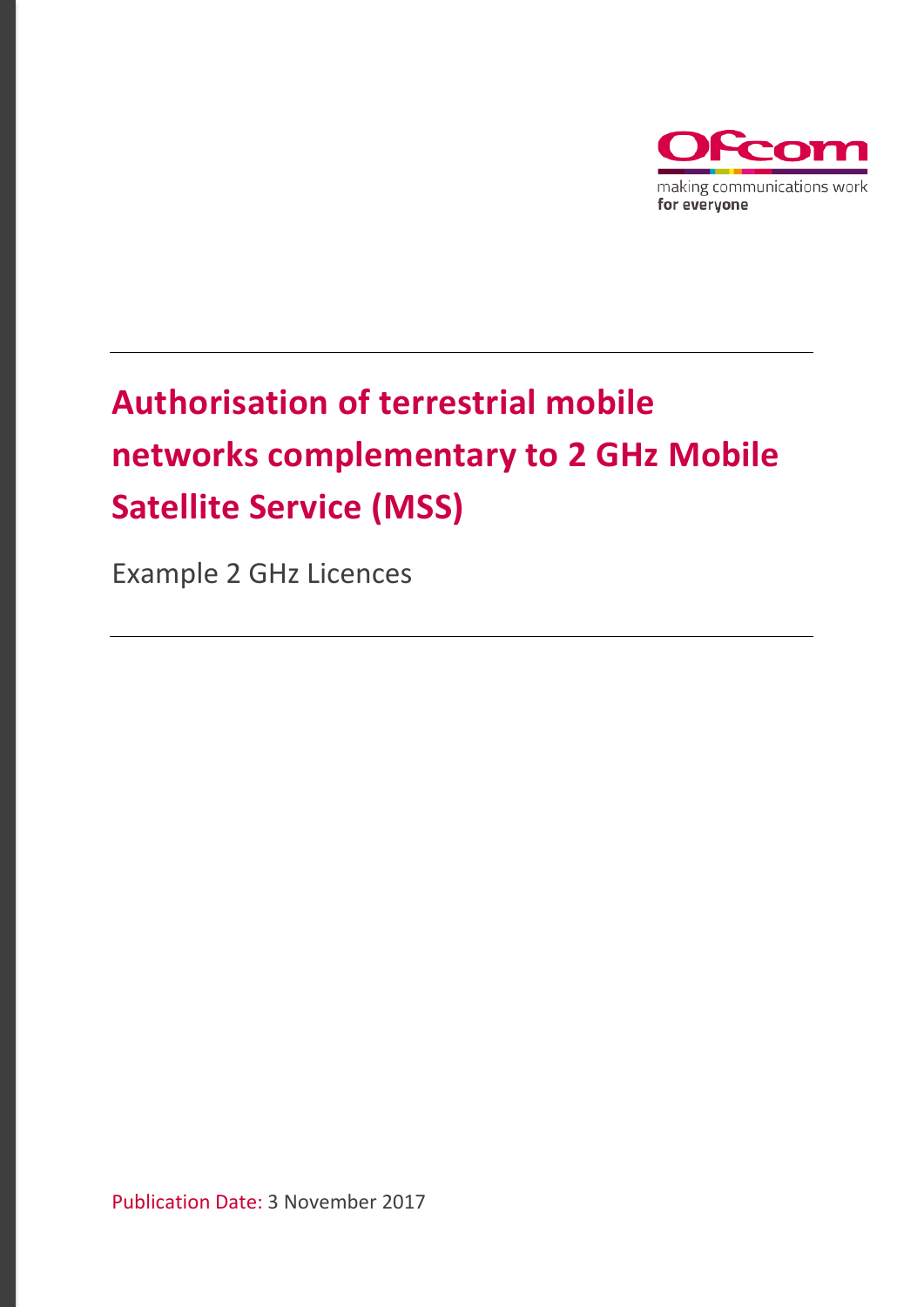## 1. Example Network 2 GHz Licence

Any Network 2 GHz Licence granted will be substantially in the form of the example licence appearing below. This licence refers to the entire frequency bands made available to 2 GHz MSS CGC. Each company, however, would only be able to apply for a licence that covers the frequencies it is authorised to use (i.e. Inmarsat could apply for a licence in respect of the frequencies 2170 to 2185 MHz and EchoStar could apply for a licence in respect of in respect of the frequencies 2185 to 2200 MHz).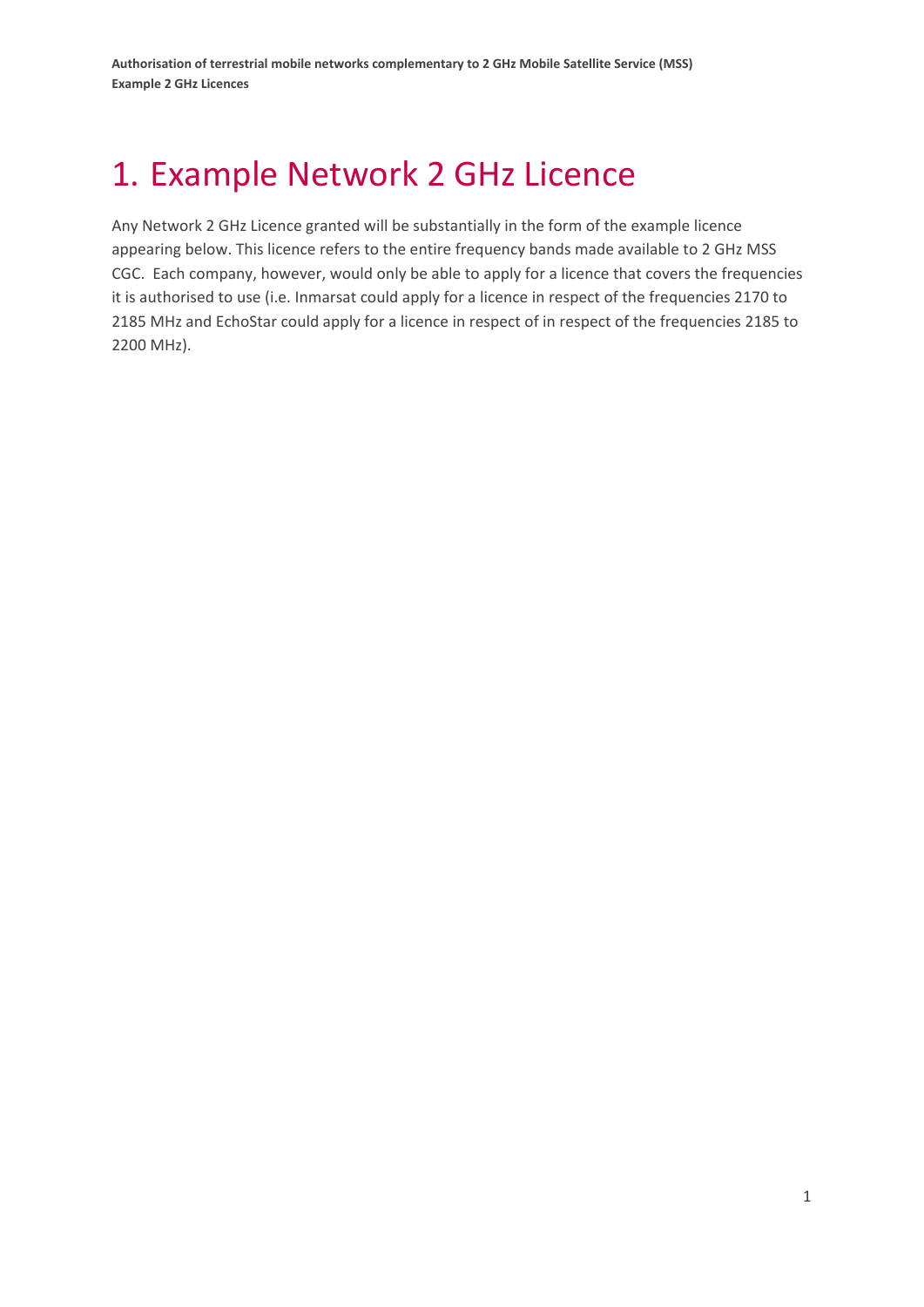## **Office of Communications (Ofcom) Wireless Telegraphy Act 2006**



#### **NETWORK 2 GHz LICENCE**

Licence no. **xxxxx** Date of issue: **xx xxxxx 2017** Fee Payment Date: **xx xxxx** (annually)

1. The Office of Communications (Ofcom) grants this licence to

| <b>Company Name</b>      |  |
|--------------------------|--|
| (Company Reg No: xxxxxx) |  |
| ("the Licensee")         |  |
| <b>Address</b>           |  |
| <b>XXXXXX</b>            |  |
| XXXXXXXXXXXXXX           |  |
|                          |  |
| XXXXXXXX                 |  |

xxxxxxxxx

to establish, install and use wireless telegraphy stations and/or wireless telegraphy apparatus as described in the schedule(s) ("the Radio Equipment") subject to the terms set out below.

#### **Licence Term**

2. This Licence shall continue in force until 13 May 2027 unless earlier revoked by Ofcom or surrendered by the Licensee.

#### **Licence Variation and Revocation**

3. Pursuant to Schedule 1, paragraph 8 of the Wireless Telegraphy Act 2006 ("the Act") Ofcom may not revoke or vary this Licence under Schedule 1, paragraph 6 of the Act except:

- a) at the request, or with the consent, of the Licensee;
- b) if there has been a breach of any of the terms of this Licence;
- c) if the Licensee fails to pay fees in accordance with paragraph 7 of this Licence;
- d) in accordance with schedule 1 paragraph 8(5) of the Act;
- e) if it appears to Ofcom to be necessary or expedient to revoke the Licence for the purpose of complying with a direction by the Secretary of State given to Ofcom under section 5 of the Act or section 5 of the Communications Act 2003;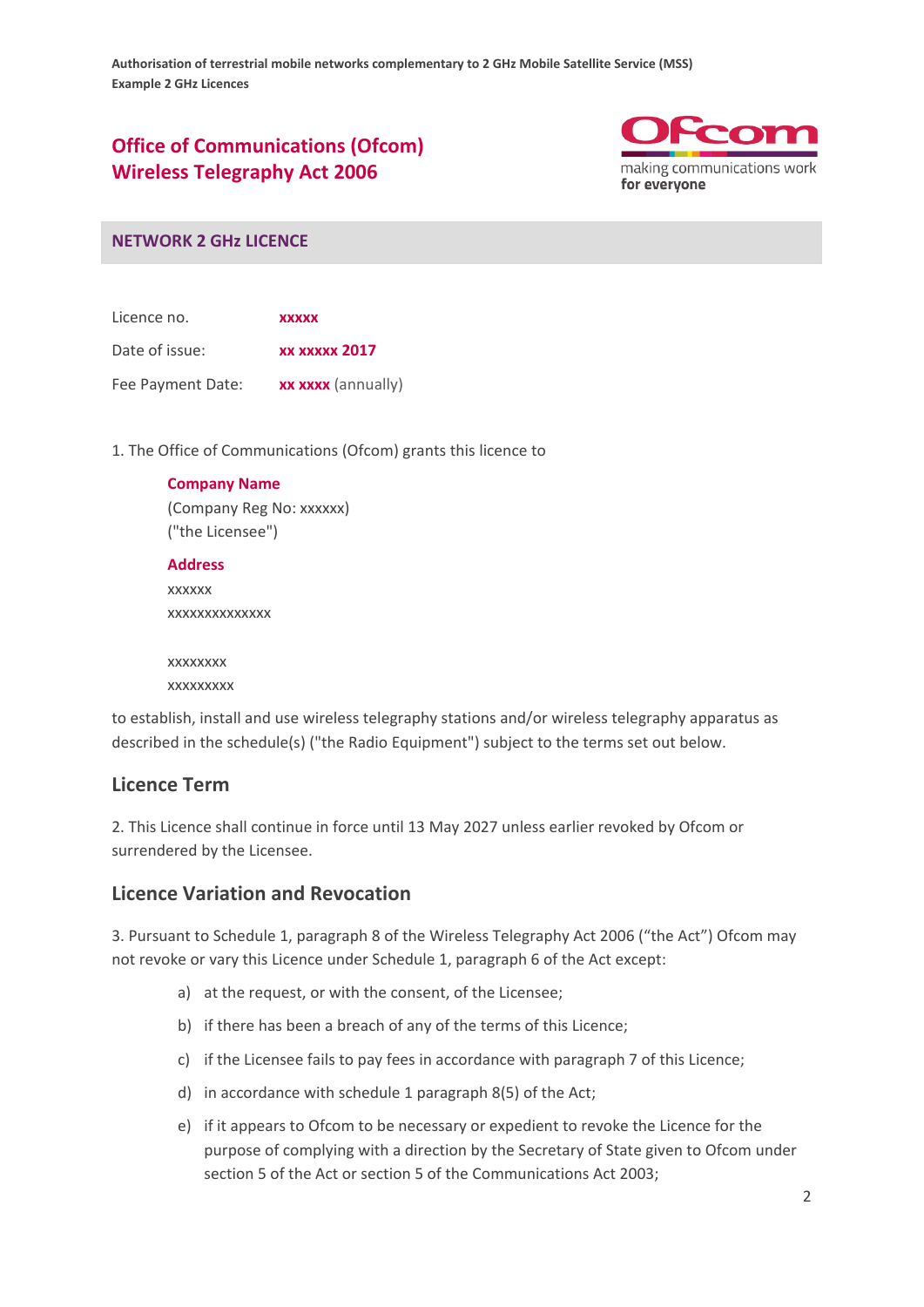- f) if, in connection with the transfer or proposed transfer of rights and obligations arising by virtue of the Licence, there has been a breach of any provision of regulations made by Ofcom under the powers conferred by section  $30(1)$  $30(1)$  $30(1)$  and  $30(3)$  of the Act<sup>1</sup>;
- g) for reasons related to the management of the radio spectrum, provided that in such case this power to revoke may only be exercised after at least five (5) year's notice is given in writing to the Licensee;
- h) if UK [Licence number: xxx] is no longer in force

4. Ofcom may only revoke or vary this Licence by notification in writing to the Licensee and in accordance with Schedule 1 paragraphs 6, 6A and 7 of the Act.

## **Transfer**

5. This Licence is not transferable. The transfer of rights and obligations arising by virtue of this Licence may however be authorised in accordance with regulations made by Ofcom under powers conferred by section  $30(1)$  and  $30(3)$  of the Act<sup>[2](#page-3-1)</sup>.

## **Changes to Licensee details**

6. The Licensee shall give prior notice to Ofcom in writing of any changes to the Licensee's name and/or address as recorded in paragraph 1 of this Licence.

## **Fees**

 $\overline{a}$ 

7. The Licensee shall pay to Ofcom the relevant sums as provided under section 12 of the Act and the regulations made thereunder:[3](#page-3-2)

- a) on or before the date of issue of the Licence;
- b) on or before the payment date shown on the Licence for subsequent payments; or such other date or dates as shall be notified in writing to the Licensee, in accordance with those regulations and any relevant terms, provisions and limitations of the Licence.

8. The Licensee shall also pay interest to Ofcom on any amount which is due under the terms of this Licence or provided for in any regulations made by Ofcom under sections 12 and 13(2) of the Act, from the date such amount falls due until the date of payment, calculated with reference to the Bank of England base rate from time to time. In accordance with section 15 of the Act any such amount and any such interest is recoverable by Ofcom.

<span id="page-3-0"></span><sup>&</sup>lt;sup>1</sup> These are regulations on spectrum trading.

<span id="page-3-1"></span><sup>&</sup>lt;sup>2</sup> https://www.ofcom.org.uk/ data/assets/pdf file/0029/88337/Trading-guidance-doc-jul15v0-1-2.pdf

<span id="page-3-2"></span><sup>&</sup>lt;sup>3</sup> The current regulations relating to fees are the Wireless Telegraphy (Licence Charges) Regulations 2011 (as amended).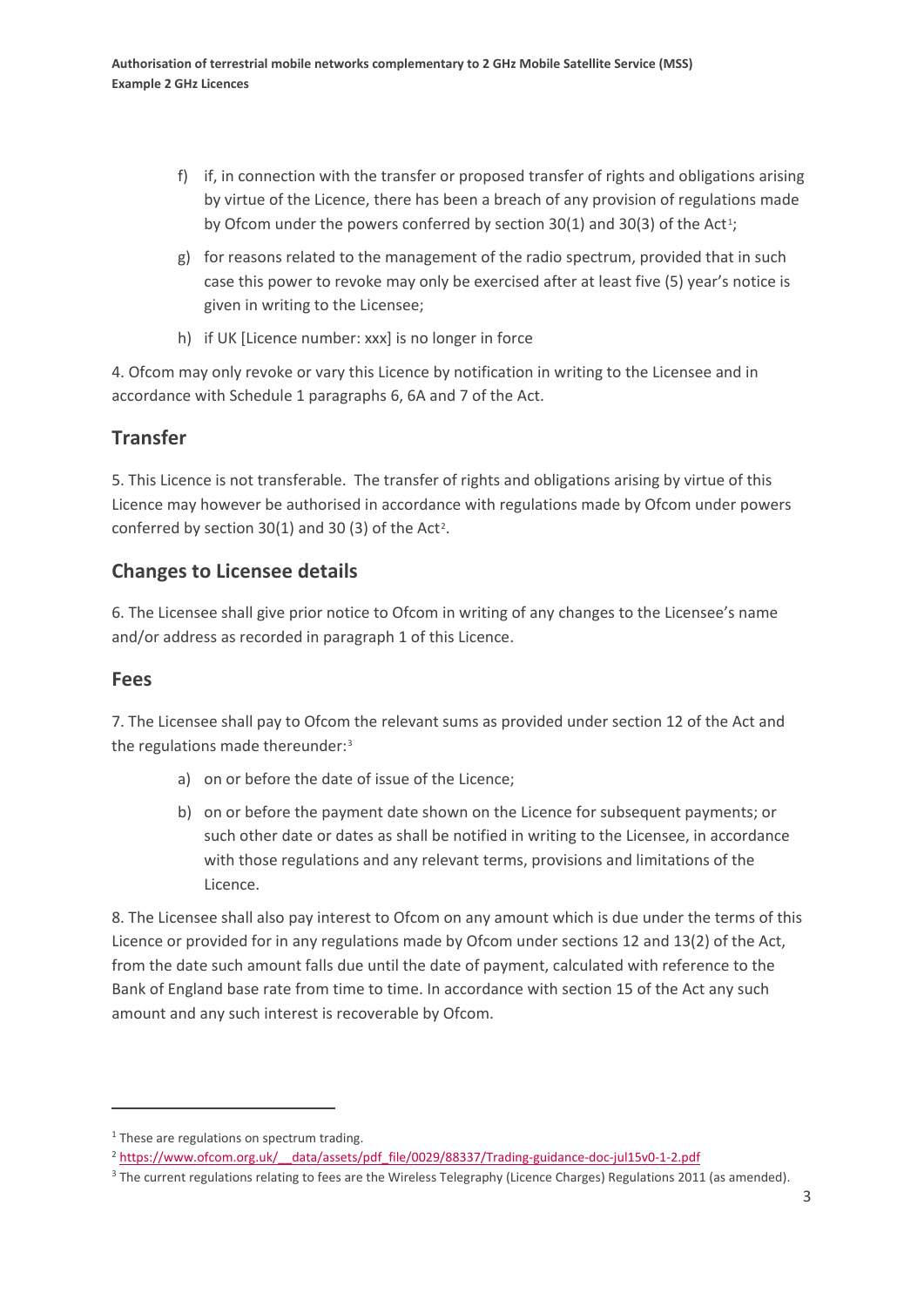9. If the Licence is surrendered or revoked, no refund, whether in whole or in part of any amount which is due under the terms of this Licence or provided for in any regulations made by Ofcom under sections 12 and 13(2) of the Act will be made, except at the absolute discretion of Ofcom.

## **Radio Equipment Use**

10. The Licensee shall ensure that the Radio Equipment is established, installed and used only in accordance with the provisions specified in Schedule(s) of this Licence. Any proposal to amend any detail specified in Schedule(s) of this Licence must be agreed with Ofcom in advance and implemented only after this Licence has been varied or reissued accordingly.

11. The Licensee shall ensure that the Radio Equipment is operated in compliance with the terms of this Licence and is used only by persons who have been authorised in writing by the Licensee to do so and that such persons are made aware of, and of the requirement to comply with, the terms of this Licence.

## **Access and Inspection**

12. The Licensee shall permit a person authorised by Ofcom:

- a) to have access to the Radio Equipment; and
- b) to inspect this Licence and to inspect, examine and test the Radio Equipment,

at any and all reasonable times or, when in the opinion of that person an urgent situation exists, at any time to ensure the Radio Equipment is being used in accordance with the terms of this Licence.

## **Modification, Restriction and Closedown**

13. A person authorised by Ofcom may require the Radio Equipment or any part thereof, to be modified or restricted in use, or temporarily or permanently closed down immediately if in the opinion of the person authorised by Ofcom:

- a) a breach of a term of the Licence has occurred; and/or
- b) the use of the Radio Equipment is causing or contributing to interference to the use of other authorised radio equipment.

14. Ofcom may require any of the wireless telegraphy stations or wireless telegraphy apparatus that comprise the Radio Equipment to be modified or restricted in use, or temporarily closed down either immediately or on the expiry of such period as may be specified in the event of a national or local state of emergency being declared. Ofcom may only exercise this power after a written notice is served on the Licensee or a general notice applicable to holders of a named class of Licence is published.

## **Geographical Boundaries**

15. Subject to the requirements of any coordination procedures notified to the Licensee pursuant to Schedule 1 to this Licence, the Licensee is authorised to establish, install and use the Radio Equipment in the United Kingdom. For the avoidance of doubt, this Licence includes the United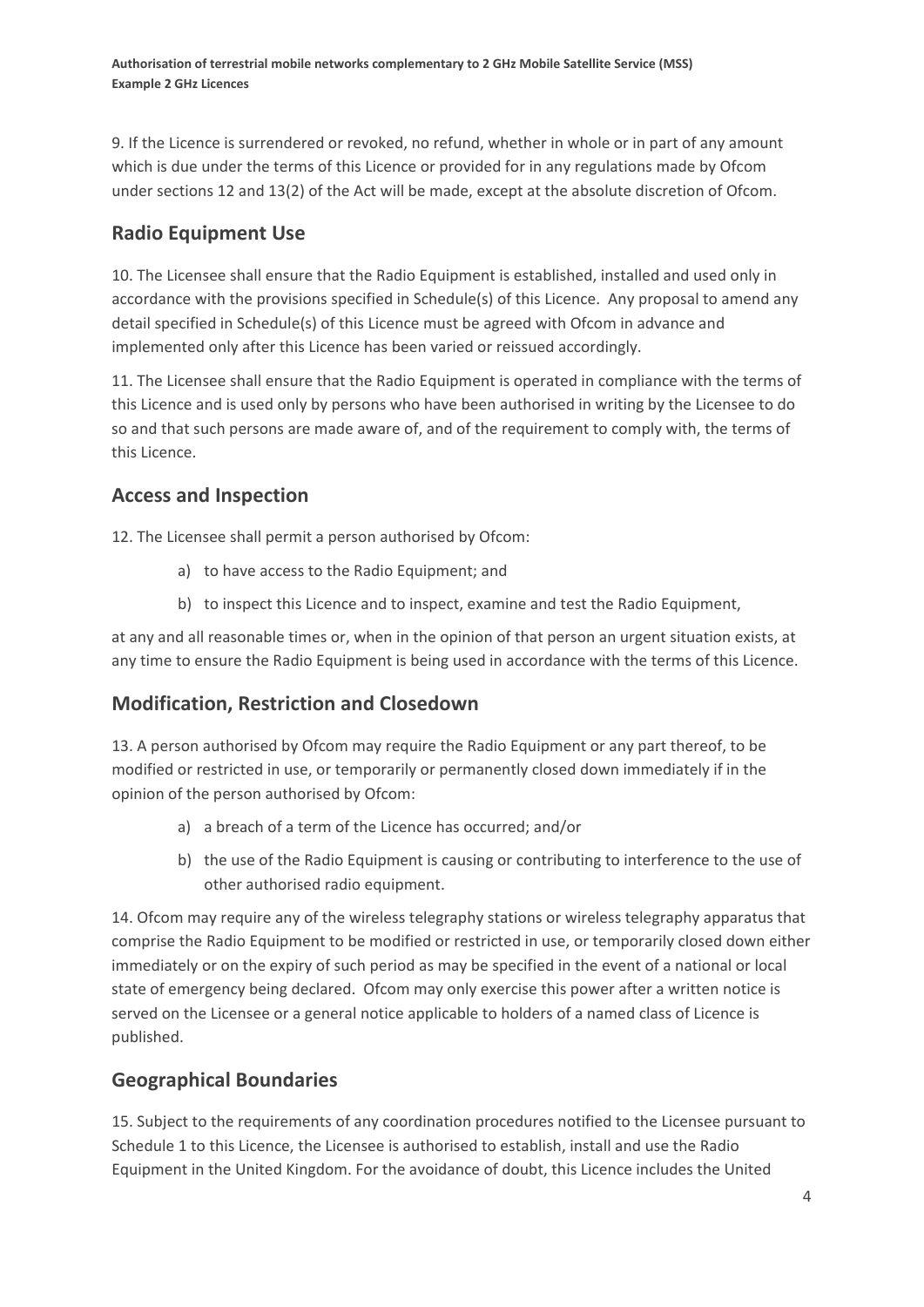Kingdom and the United Kingdom territorial sea (measured in accordance with section 1 of the Territorial Sea Act 1987) and does not include the Channel Islands or the Isle of Man.

#### **Interpretation**

16. In this Licence:

- a) the establishment, installation and use of the Radio Equipment shall be interpreted as establishment and use of stations and installation and use of apparatus for wireless telegraphy as specified in section 8(1) of the Act;
- b) the expression "interference" shall have the meaning given by section 115 of the Act;
- c) the expressions "wireless telegraphy apparatus" and "wireless telegraphy station" shall have the meanings given by section 117 of the Act;
- d) "station" shall mean one or more transmitters or receivers or a combination of transmitters and receivers, including the accessory equipment, necessary at one location for carrying on a radiocommunication service;
- e) the schedule(s) to this Licence form(s) part of this Licence together with any subsequent schedule(s) which Ofcom may issue as a variation to this Licence at a later date.
- f) the Interpretation Act 1978 shall apply to the Licence as it applies to an Act of Parliament.

#### **Issued by Ofcom**

**For the Office of Communications**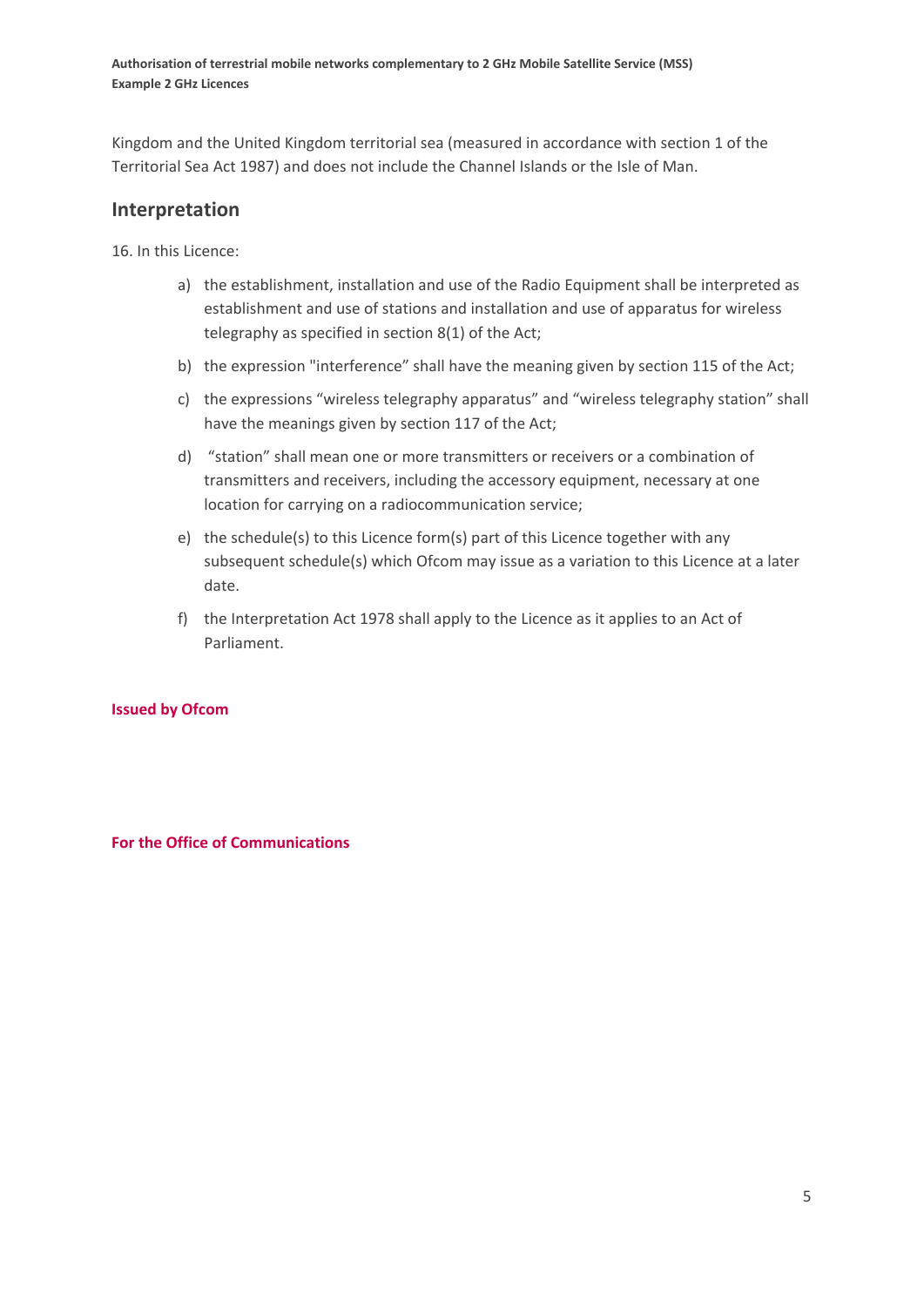## **Draft Schedule for 2170-2200 MHz**

## **THIS DRAFT SCHEDULE PROVIDES AN EXAMPLE OF A LICENCE SCHEDULE IN RESPECT OF THE 2170-2200 MHz BAND.**

#### **SCHEDULE [1 ] TO LICENCE NUMBER: xxxxxx**

| <b>Schedule Date:</b>    | XX XXXXX 20XX                      |
|--------------------------|------------------------------------|
| <b>Licence Category:</b> | NETWORK ACCESS [ XXXX - XXXX MHz ] |

#### **Use of Radio Equipment**

1. The Licensee may establish and use Radio Equipment at the location(s) specified in Schedule 2 for the purpose of providing Wireless Telegraphy.

#### **Description of Radio Equipment**

2. References in this Schedule to the Radio Equipment are references to any wireless telegraphy station or wireless telegraphy apparatus that is established, installed and/or used under this Schedule.

## **Purpose of the Radio Equipment**

3. The Radio Equipment shall form part of a mobile satellite system.

#### **Common conditions**

4. This Licence is subject to the following common conditions, pursuant to regulation 13 of The Authorisation of Frequency Use for the Provision of Mobile Satellite Services (European Union) Regulations 2010 and Article 8(3) of Decision 626/2008/EC of the European Parliament and of the Council on the selection and authorisation of systems providing mobile satellite services (MSS):

- a) operators shall use the assigned radio spectrum for the provision of complementary ground components of mobile satellite systems;
- b) complementary ground components shall constitute an integral part of a mobile satellite system and shall be controlled by the satellite resource and network management mechanism; they shall use the same direction of transmission and the same portions of frequency bands as the associated satellite components and shall not increase the spectrum requirement of the associated mobile satellite system;
- c) independent operation of complementary ground components in case of failure of the satellite component of the associated mobile satellite system shall not exceed 18 months;
- d) rights of use and authorisations shall be granted for a period of time ending no later than the expiry of the authorisation of the associated mobile satellite system.

Accordingly: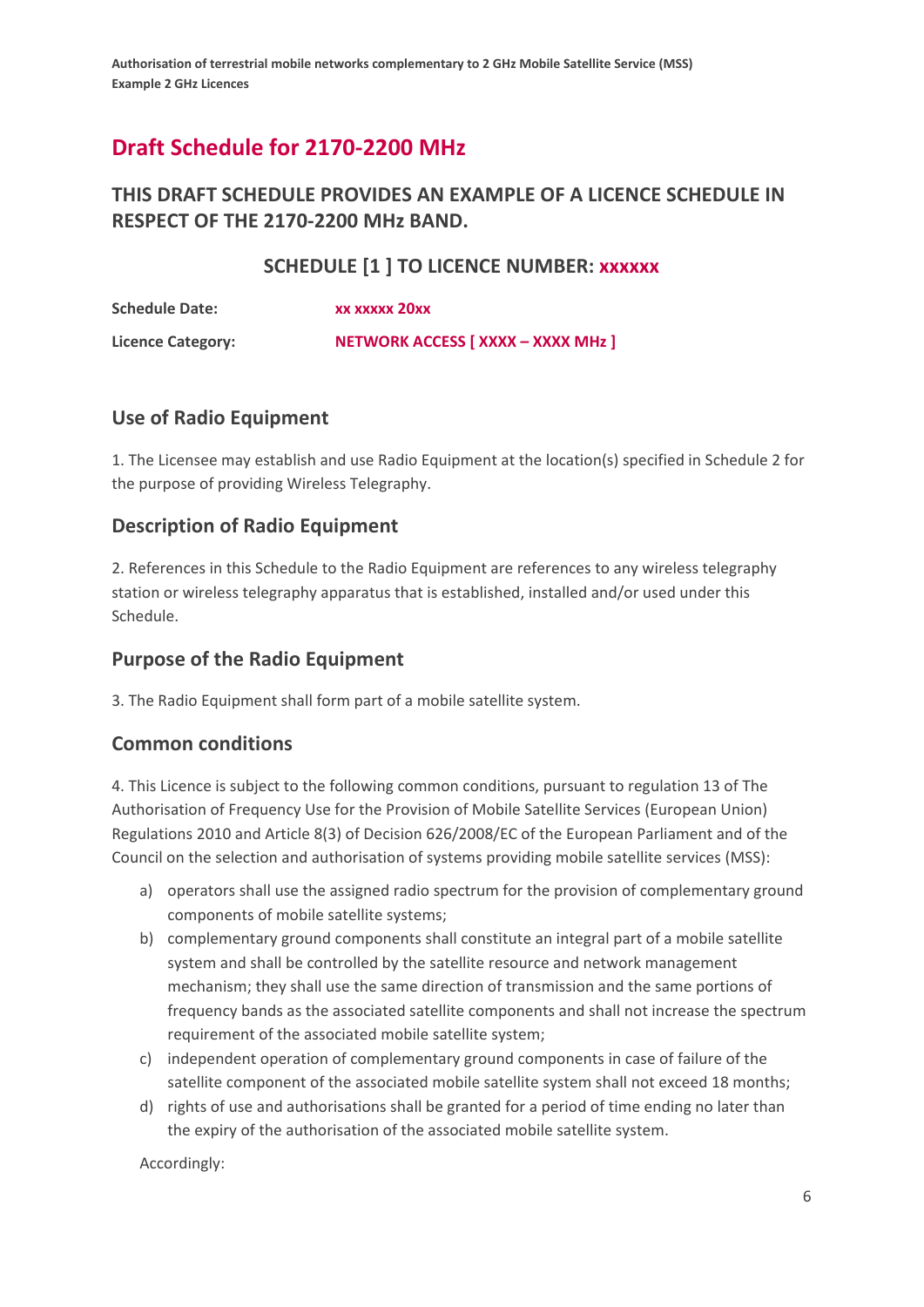- a) the Licensee may only use the permitted frequency block for the provision of complementary ground components of mobile satellite systems;
- b) the Radio Equipment shall constitute an integral part of a mobile satellite system and shall be controlled by the satellite resource and network management mechanism; it shall use the same direction of transmission and the same portions of frequency bands as the associated satellite components and shall not increase the spectrum requirement of the associated mobile satellite system;
- c) independent operation of the Radio Equipment in the case of failure of the satellite component or the authorised mobile satellite system shall not exceed 18 months;
- d) this Licence shall expire no later than the expiry of [*details of operator's mobile satellite system authorisation*].

## **Interface Requirements for the Radio Equipment use**

5. Use of the Radio Equipment shall be in accordance with IR 2016 – Land mobile satellite systems.

## **Special Conditions relating to the Operation of the Radio Equipment**

6.

- a) During the period that this Licence remains in force, unless consent has otherwise been given by Ofcom, the Licensee shall compile and maintain accurate written records of the following details relating to the base stations:
	- i) postal address (including post code);
	- ii) National Grid Reference, (to 100 metres resolution);
	- iii) antenna height (above ground level) and type, bearing east of true north;
	- iv) radio frequencies which the Radio Equipment is able to use and radio frequencies which the Radio Equipment uses;
	- v) the technical characteristics of the Radio Equipment both in terms of transmission and reception of wireless telegraphy;

and the Licensee must produce these records if requested by a person authorised by Ofcom.

- b) The Licensee shall inform Ofcom of the address of the premises at which this Licence and the information detailed at sub-paragraph 6(a) shall be kept.
- c) The Licensee must submit to Ofcom copies of such parts of the records detailed in subparagraph 6(a) at such intervals as Ofcom shall notify to the Licensee. Without prejudice to any information which Ofcom is required by law to publish or disclose, Ofcom may, from time to time, publish such extracts of this information as it sees fit, regarding
	- i) the total number of base stations of the Radio Equipment which are operational;
	- ii) the locations, aggregated by outward postcode, of those base stations;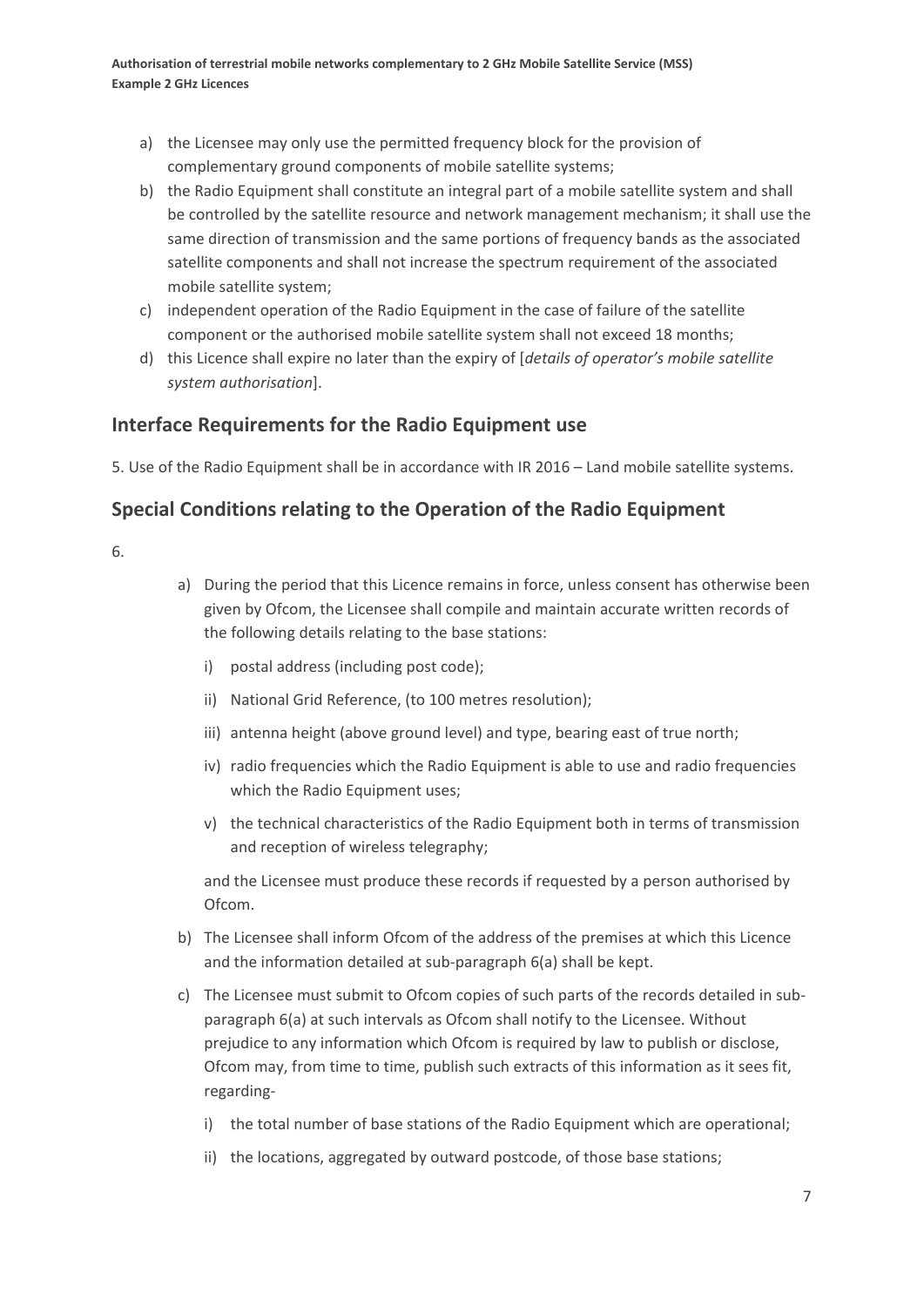- iii) the frequencies used by the Radio Equipment.
- d) The Licensee must also submit to Ofcom in such manner and at such times, all information relating to the establishment, installation or use of the Radio Equipment, whether stored in hard copy or electronic form, as reasonably requested for the purposes of verifying compliance with this Licence, for statistical purposes and more generally for the purpose of ensuring that Ofcom can perform its spectrum management functions.
- e) The Licensee must submit to Ofcom an annual compliance report indicating that the use of Radio Equipment is in accordance with the following conditions of its licence:
	- i) the Radio Equipment shall constitute an integral part of a mobile satellite system and shall be controlled by the satellite resource and network management mechanism; it shall use the same direction of transmission and the same portions of frequency bands as the associated satellite components and shall not increase the spectrum requirement of the associated mobile satellite system;
	- ii) independent operation of the Radio Equipment in the case of failure of the satellite component or the authorised mobile satellite system shall not exceed 18 months.

## **National Co-ordination (e.g. at Frequency and Geographical Boundaries)**

7. The Radio Equipment shall be operated in compliance with such co-ordination procedures as may be notified to the Licensee by Ofcom.

## **International Cross-border Co-ordination**

8. The Licensee must ensure that the Radio Equipment is operated in compliance with such crossborder co-ordination and sharing procedures as may be notified to the Licensee by Ofcom.

## **Permitted Frequency Block**

9. Subject to the out-of-block emissions permitted under paragraph 10, the Radio Equipment must only transmit in the following frequency band the "permitted frequency block":

- a) The Radio Equipment shall transmit in the following band [assignment, or subset, given by the Decision No 626/2008/EU process in the 2170-2200MHz band] – Base Transmit "the downlink";
- b) The Radio Equipment shall receive in the following band [assignment, or subset of, given by the Decision No 626/2008/EC process in 1980-2010 MHz band] – Base Receive "the uplink".

#### **Maximum Permissible Transmitted Power**

10. The maximum mean power transmitted (downlink) in the permitted frequency block shall not exceed:

• 62 dBm/5 MHz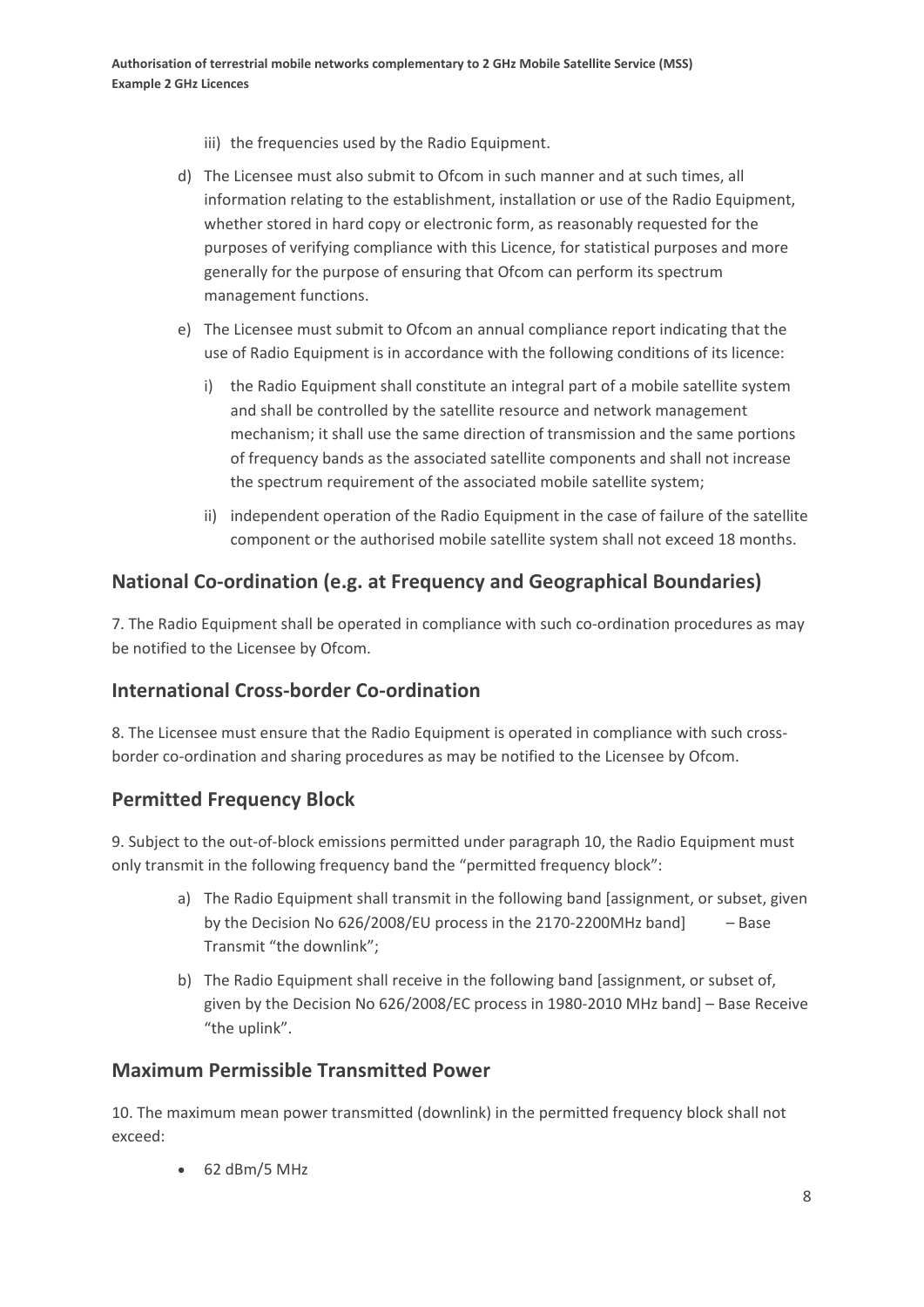11. The power limits above apply within the frequency range 2170-2200 MHz. Outside of the permitted frequency block the permissible out-of-block emissions requirement will apply (see below).

12. The Licensee shall ensure that the transmissions of mobile earth stations connecting with the Radio Equipment within 1980 – 2010 MHz band (uplink) do not exceed the following maximum mean power limits above ground level:

- 40 dBm EIRP for altitudes at 1000 meters or above
- 24 dBm EIRP for altitudes below 1000 meters

## **Permissible out-of-block emissions**

13. The permissible out-of-block emission limit for the downlink use of frequencies is provided in the Table below:

| <b>Offset from relevant block edge</b>  | <b>Maximum mean EIRP for out-of-</b><br><b>block emissions</b> |
|-----------------------------------------|----------------------------------------------------------------|
| -10 to -1.5 MHz (lower block edge)      | $+3.5$ dBm/MHz                                                 |
| $-1.5$ to $-1$ MHz (lower block edge)   | -9.5 dBm/30 kHz                                                |
| -1 to -0.2 MHz (lower block edge)       | Linear from -9.5 dBm/30 kHz to<br>$+2.5$ dBm/30 kHz            |
| -0.2 to 0.0 MHz (lower block edge)      | +2.5 dBm/30 kHz                                                |
| 0.0 to +0.2 MHz (upper block edge)      | +2.5 dBm/30 kHz                                                |
| $+0.2$ to $+1.0$ MHz (upper block edge) | Linear from $+2.5$ dBm/30 kHz<br>to -9.5 dBm/30 kHz            |
| +1.0 to +1.5 MHz (upper block edge)     | -9.5 dBm/30 kHz                                                |
| +1.5 to +10 MHz (upper block edge)      | $+3.5$ dBm/MHz                                                 |

Where:

- frequency offset is from the relevant block edge (in MHz);
- the lower block edge is the lower frequency of the permitted frequency block; and
- the upper block edge is the upper frequency of the permitted frequency block.

## **Application of the Maximum Permissible Transmitted Power to base stations with multiple transmit antennas**

14.

a) In cases where the inputs to different antennas are not correlated, the maximum mean EIRP transmitted in the permitted frequency block is calculated from the sum of the EIRP for each separate antenna;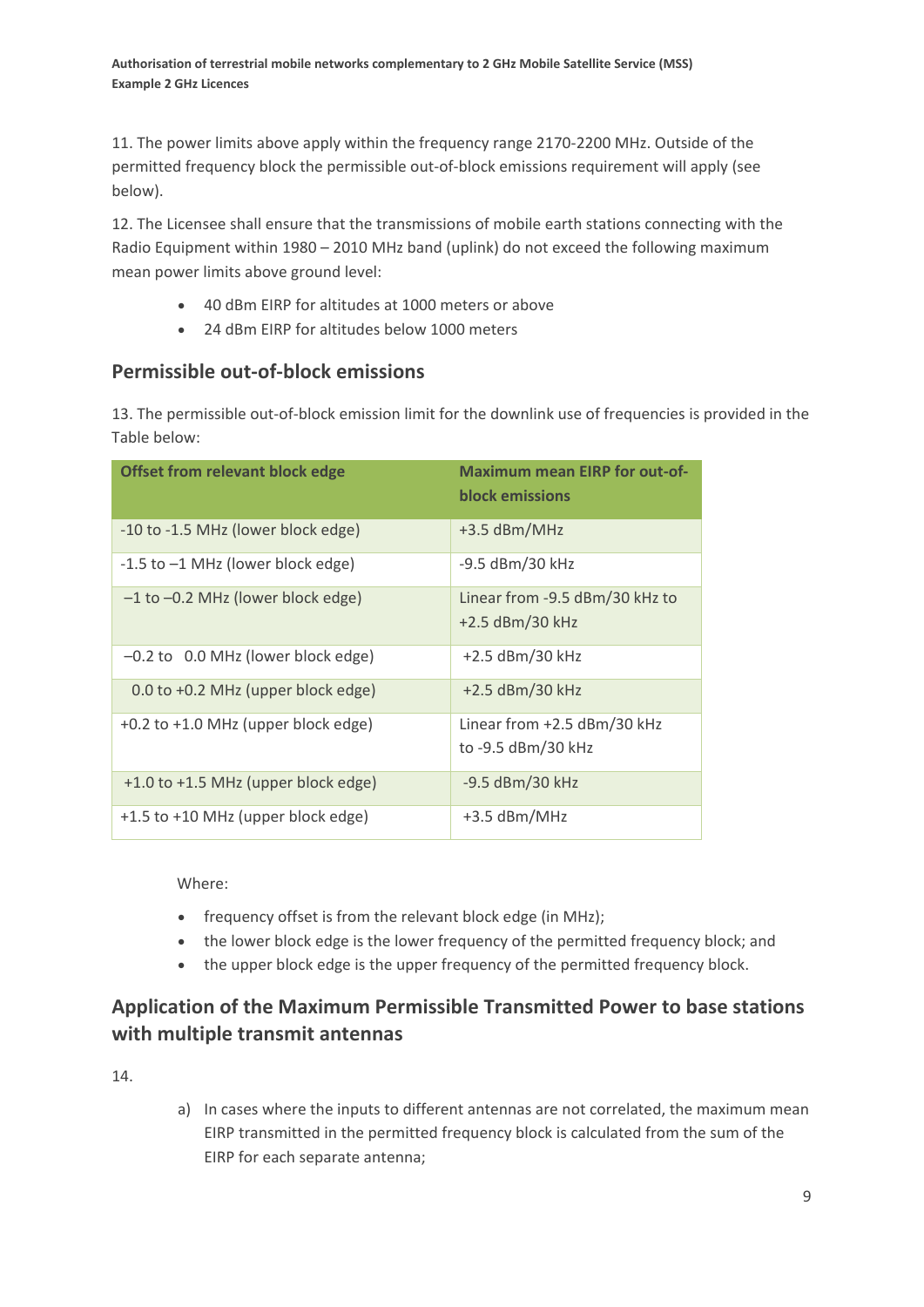Note: this applies for MIMO, transmit diversity and "antenna combining" (where different transmitter channels are fed to different branches of a diversity antenna system).

b) In cases where the inputs to different antennas or antenna elements are correlated, the maximum mean EIRP transmitted in the permitted frequency block above is calculated as follows:

EIRP<sub>effective</sub> = Σ P<sub>nom</sub> (dBm) + 10 log 180/θ + 10 log 360/φ

Where:

 $\Sigma$  P<sub>nom</sub> is the sum of the nominal maximum powers of the transmitter outputs feeding each element, measured at the antenna port;

Θ is the -3 dB beamwidth of the antenna array in the vertical plane (if this beamwidth can vary, the minimum value should be used); and

φ is the angle in the horizontal plane for which the antenna system is intended to provide service (e.g. for an antenna system that is intended to provide 360° coverage with four arrays, this angle would be 90°).

Note: this applies to adaptive or beam forming antenna arrays where, averaged over time, the power radiated by the antenna system is spread evenly over its angle of operation (where this is not the case the calculation method in (a) above applies).

#### **Interpretation of terms in this Schedule**

15. In this Schedule:

- a) "EIRP" means the equivalent isotropic radiated power. This is the product of the power supplied to the antenna and the antenna gain in a given direction relative to an isotropic antenna (absolute or isotropic gain);
- b) "dBm" means the power level in decibels (logarithmic scale) referenced against 1milli-Watt (i.e. a value of 0 dBm is 1 milli-Watt);
- c) "out-of-block emissions" means radio frequency emissions generated by the Radio Equipment and radiated into the frequency bands adjacent (in terms of frequency) to the Licensee's permitted frequency block;
- d) "uplink" refers to transmissions from a mobile earth station to a complementary ground component or a space station;
- e) "downlink" refers to transmissions from a complementary ground component or a space station to a mobile earth station;
- f) "mobile satellite systems" shall mean electronic communications networks and associated facilities capable of providing radiocommunications services between a mobile earth station and one or more space stations, or between mobile earth stations by means of one or more space stations, or between a mobile earth station and one or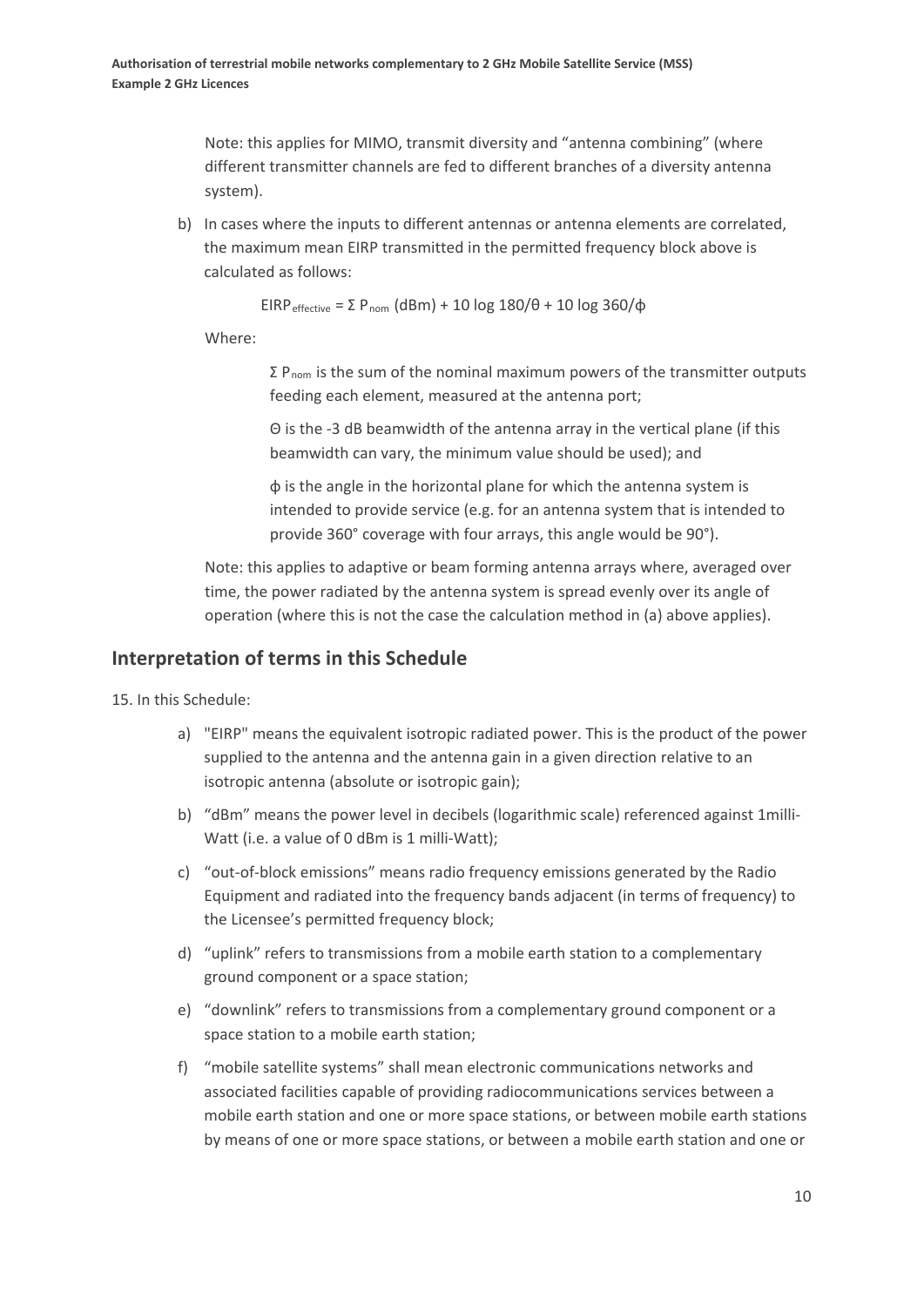more complementary ground components used at fixed locations. Such a system shall include at least one space station<sup>4</sup>;

g) "complementary ground components" of mobile satellite systems shall mean ground based stations used at fixed locations, in order to improve the availability of the mobile satellite service in geographical areas within the footprint of the system's satellite(s), where communications with one or more space stations cannot be ensured with the required quality<sup>5</sup>.

**Ofcom**

**.** 

<span id="page-11-0"></span><sup>4</sup> This is the definition used in Article 2 of Decision No 626/2008/EC of the European Parliament and of the Council of 30 June 2008 on the selection and authorisation of systems providing mobile satellite services (MSS). As noted above, regulation 13 of The Authorisation of Frequency Use for the Provision of Mobile Satellite Services (European Union) Regulations 2010 requires any CGC authorisation to be subject to the common conditions set out at Article 8(3) of this Decision.

<span id="page-11-1"></span><sup>5</sup> This is the definition used in Article 2 of Decision No 626/2008/EC of the European Parliament and of the Council of 30 June 2008 on the selection and authorisation of systems providing mobile satellite services (MSS). As noted above, regulation 13 of The Authorisation of Frequency Use for the Provision of Mobile Satellite Services (European Union) Regulations 2010 requires any CGC authorisation to be subject to the common conditions set out at Article 8(3) of this Decision.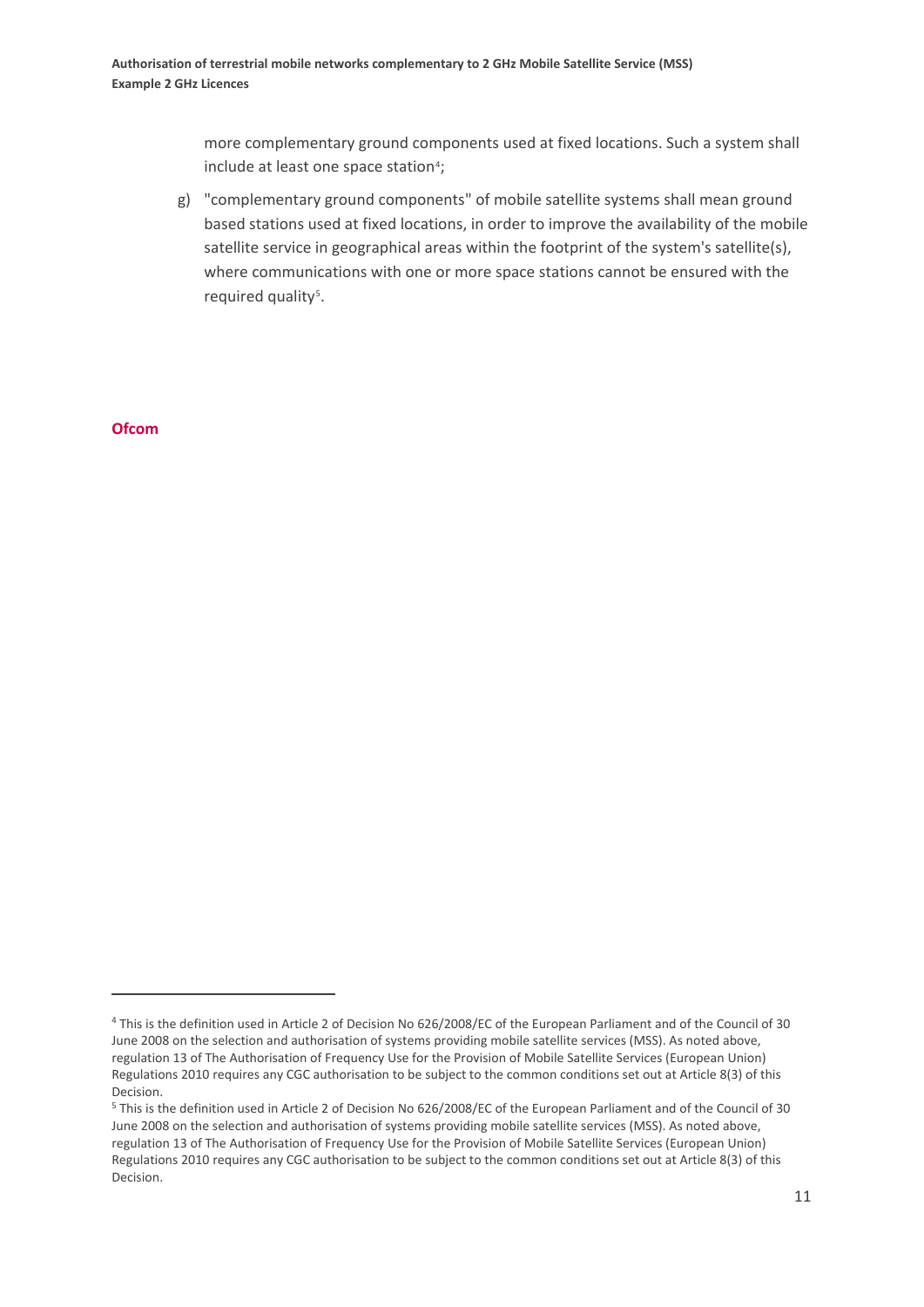## **SCHEDULE [2] TO LICENCE NUMBER: xxxxxx**

**Schedule Date: xx xxxxx 20xx**

**Licence Category: NETWORK ACCESS [ XXXX – XXXX MHz ]**

| Licence No. | Licence      | Payment  |  |
|-------------|--------------|----------|--|
|             | version date | interval |  |

## **Station details**

| Station ID | <b>Station NGR</b> | <b>Station Address</b> |
|------------|--------------------|------------------------|
|            |                    |                        |
|            |                    |                        |
|            |                    |                        |

**Ofcom**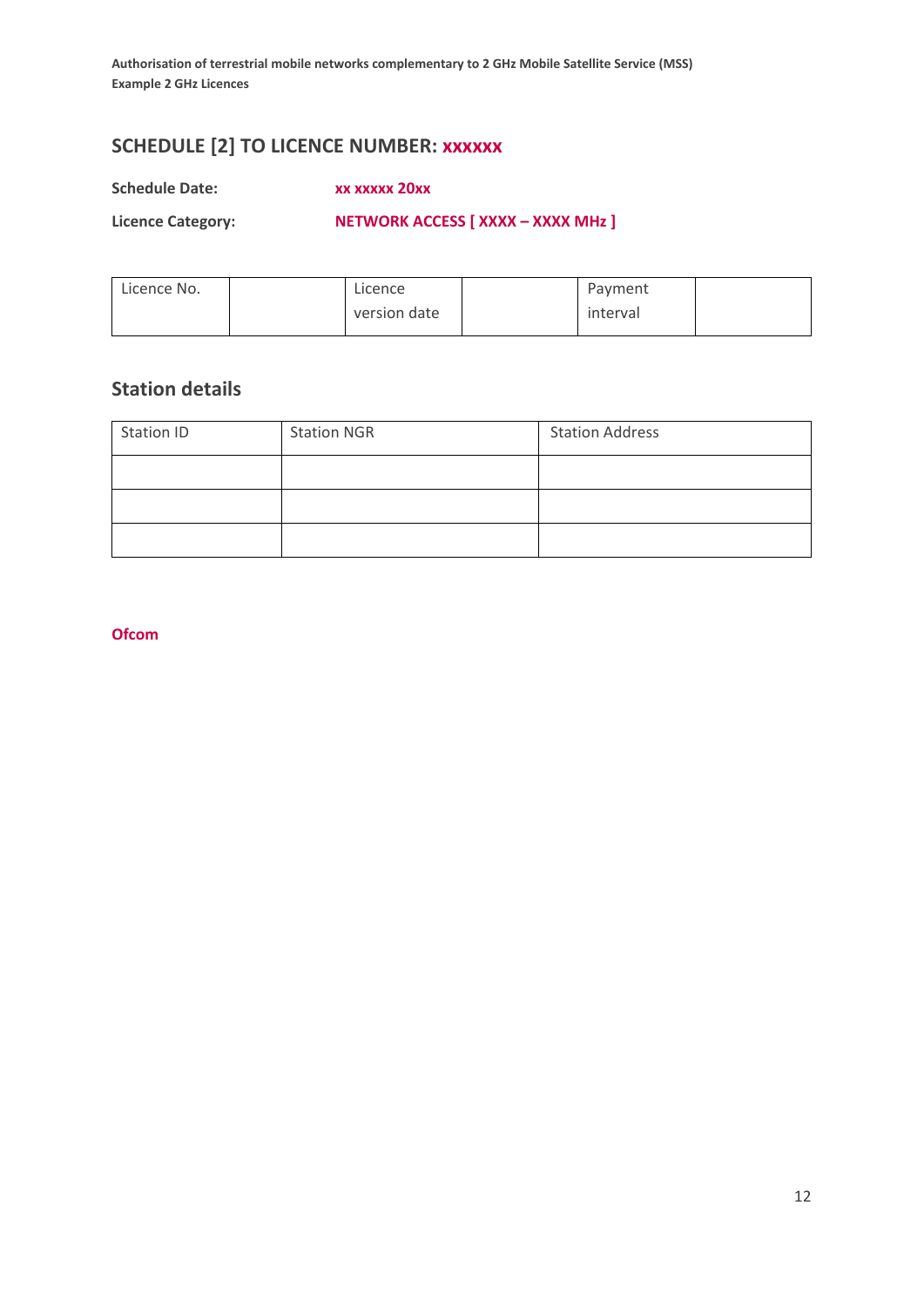## 2. Example Spectrum Access 2 GHz Licence

Any Spectrum Access 2 GHz Licence granted will be substantially in the form of the example licence appearing below. This licence refers to the entire frequency bands made available to 2 GHz MSS CGC. Each company, however, would only be able to apply for a licence that covers the frequencies it is authorised to use (i.e. Inmarsat could apply for a licence in respect of the frequencies 2170 to 2185 MHz and EchoStar could apply for a licence in respect of in respect of the frequencies 2185 to 2200 MHz).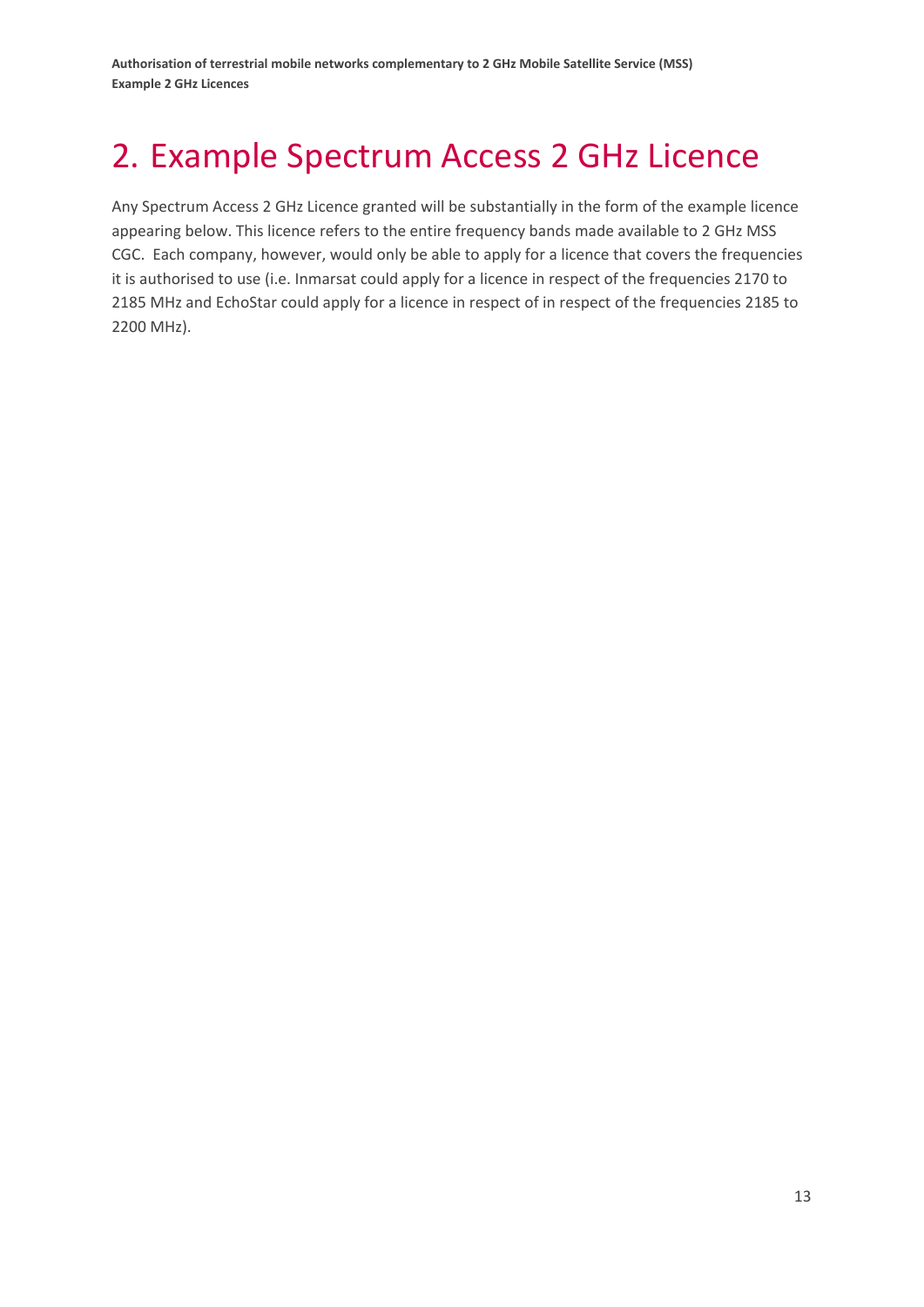## **Wireless Telegraphy Act 2006 Office of Communications (Ofcom)**



#### **SPECTRUM ACCESS 2 GHz LICENCE**

Licence no. **xxxxx** Date of issue: **xx xxxxx 2017**

1. The Office of Communications (Ofcom) grants this licence to

**Company Name** (Company Reg No: xxxxxx) ("the Licensee")

#### **Address**

xxxxxx xxxxxxxxxxxxxx xxxxxxxxxxxxxx xxxxxxxx xxxxxxxxx

to establish, install and use wireless telegraphy stations and/or wireless telegraphy apparatus as described in the schedule(s) ("the Radio Equipment") subject to the terms set out below.

#### **Licence Term**

2. This Licence shall continue in force until 13 May 2027 unless earlier revoked by Ofcom or surrendered by the Licensee.

#### **Licence Variation and Revocation**

3. Pursuant to Schedule 1, paragraph 8 of the Wireless Telegraphy Act 2006 ("the Act") Ofcom may not revoke or vary this Licence under Schedule 1, paragraph 6 of the Act except:

- a) at the request of, or with the consent of, the Licensee;
- b) if there has been a breach of any of the terms of this Licence;
- c) if the Licensee fails to pay fees in accordance with paragraph 7 of this Licence;
- d) in accordance with schedule 1 paragraph 8(5) of the Act;
- e) if it appears to Ofcom to be necessary or expedient to revoke or vary the Licence for the purposes of complying with a direction by the Secretary of State given to Ofcom under section 5 of the Act or section 5 of the Communications Act 2003.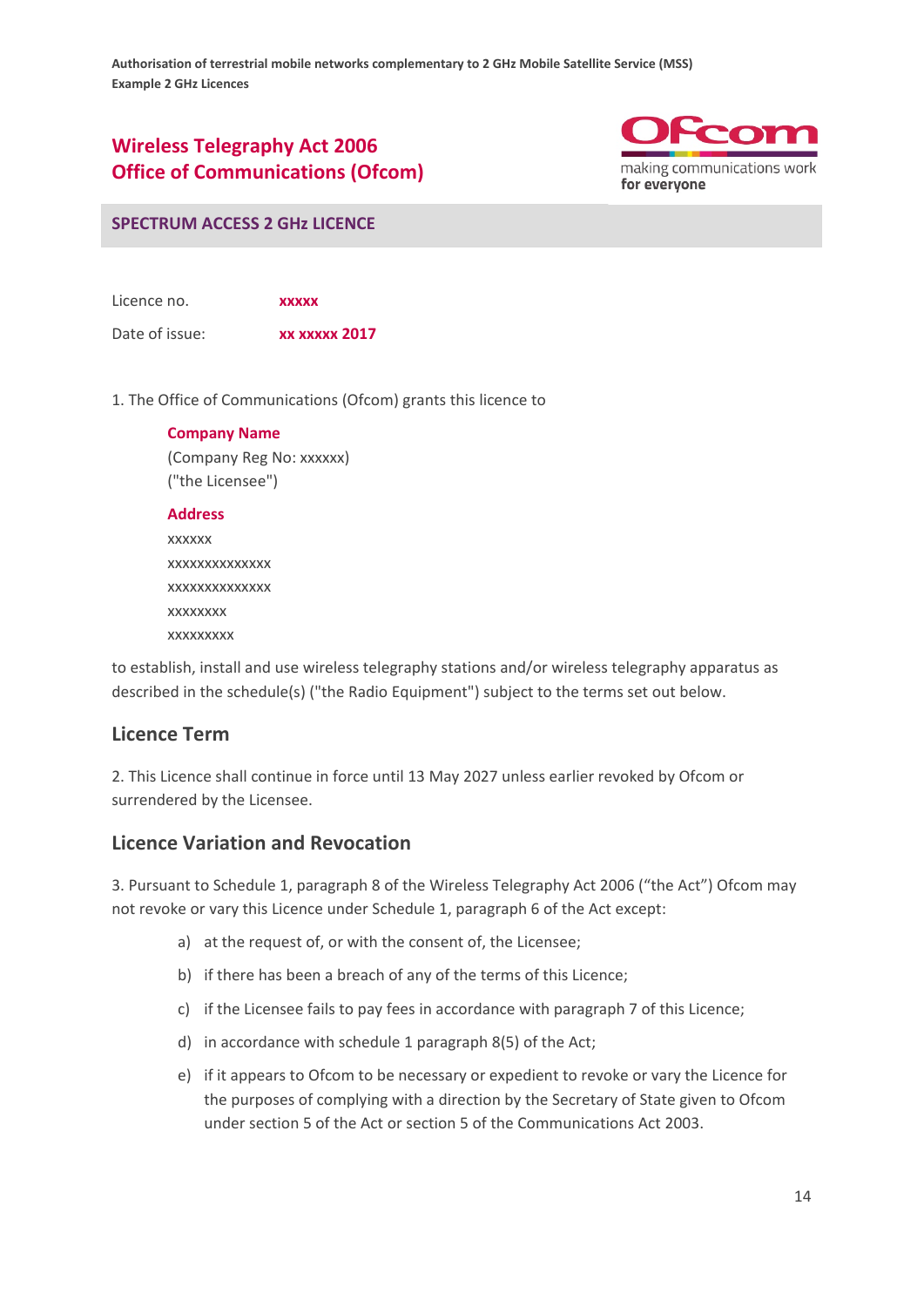- f) if, in connection with the transfer or proposed transfer of rights and obligations arising by virtue of the Licence, there has been a breach of any provision of regulations made by Ofcom under the powers conferred by section 30(1) and section 30(3) of the Act;
- g) for reasons related to the management of the radio spectrum, provided that in such case this power to revoke may only be exercised after at least five (5) year's notice is given in writing to the Licensee;
- h) if UK [Licence number: xxx] is no longer in force

4. Ofcom may only revoke or vary this Licence by notification in writing to the Licensee and in accordance with Schedule 1 Paragraphs 6 and 7 of the Act.

## **Transfer**

5. This Licence is not transferable. The transfer of rights and obligations arising by virtue of this Licence may however be authorised in accordance with regulations made by Ofcom under powers conferred by section  $30(1)$  and 30 (3) of the Act<sup>[6](#page-15-0)</sup>.

## **Changes to Licensee details**

6. The Licensee must give prior notice to Ofcom in writing of any proposed change to the Licensee's name and address from that recorded in the Licence.

#### **Fees**

 $\overline{a}$ 

7. The Licensee shall pay to Ofcom the relevant sums as provided under section 12 of the Act and the regulations made thereunder:[7](#page-15-1)

- a) on or before the date of issue of the Licence;
- b) on or before the payment date shown on the Licence for subsequent payments; or such other date or dates as shall be notified in writing to the Licensee, in accordance with those regulations and any relevant terms, provisions and limitations of the Licence.

8. The Licensee shall also pay interest to Ofcom on any amount which is due under the terms of this Licence or provided for in any regulations made by Ofcom under sections 12 and 13(2) of the Act, from the date such amount falls due until the date of payment, calculated with reference to the Bank of England base rate from time to time. In accordance with section 15 of the Act any such amount and any such interest is recoverable by Ofcom.

9. If the Licence is surrendered or revoked, no refund, whether in whole or in part of any amount which is due under the terms of this Licence or provided for in any regulations made by Ofcom under sections 12 and 13(2) of the Act will be made, except at the absolute discretion of Ofcom in accordance with any regulation made under those sections of the Act (as the case may be).

<span id="page-15-0"></span><sup>6</sup> [https://www.ofcom.org.uk/\\_\\_data/assets/pdf\\_file/0029/88337/Trading-guidance-doc-jul15v0-1-2.pdf](https://www.ofcom.org.uk/__data/assets/pdf_file/0029/88337/Trading-guidance-doc-jul15v0-1-2.pdf) 

<span id="page-15-1"></span><sup>&</sup>lt;sup>7</sup> The current regulations relating to fees are the Wireless Telegraphy (Licence Charges) Regulations 2011 (as amended).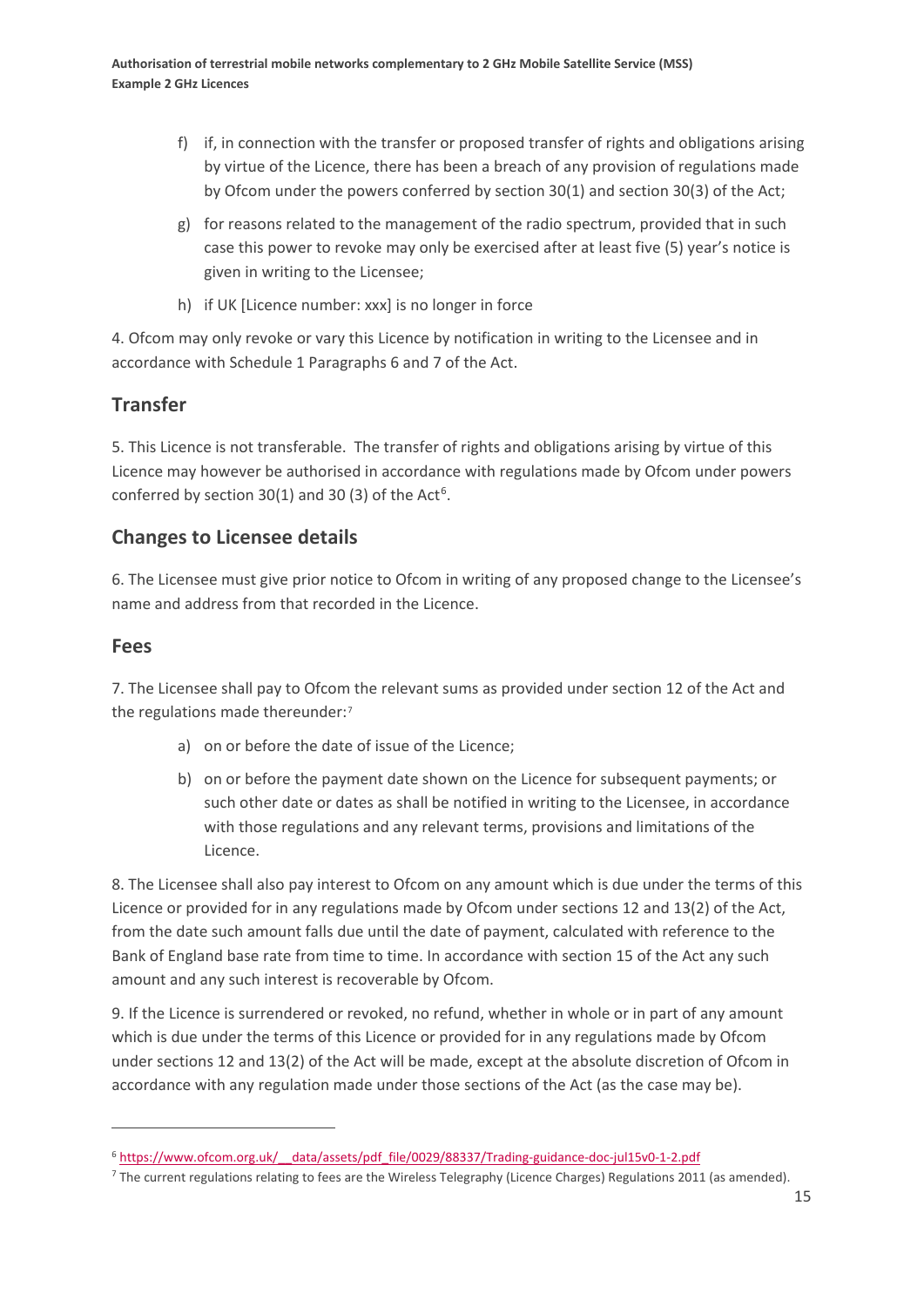## **Radio Equipment Use**

10. The Licensee must ensure that the Radio Equipment is established, installed and used only in accordance with the provisions specified in Schedule(s) of this Licence. Any proposal to amend any detail specified in Schedule(s) of this Licence must be agreed with Ofcom in advance and implemented only after this Licence has been varied or reissued accordingly.

11. The Licensee must ensure that the Radio Equipment is operated in compliance with the terms of this Licence and is used only by persons who have been authorised in writing by the Licensee to do so and that such persons are made aware of, and of the requirement to comply with, the terms of this Licence.

## **Access and Inspection**

12. The Licensee shall permit a person authorised by Ofcom:

- a) to have access to the Radio Equipment; and
- b) to inspect this Licence and to inspect, examine and test the Radio Equipment,

at any, and all, reasonable times or, when in the opinion of that person an urgent situation exists, at any time to ensure the Radio Equipment is being used in accordance with the terms of this Licence.

## **Modification, Restriction and Closedown**

13. A person authorised by Ofcom may require any of the wireless telegraphy stations or wireless telegraphy apparatus that comprise the Radio Equipment to be modified or restricted in use, or temporarily or permanently closed down immediately if in the opinion of the person authorised by Ofcom:

- a) a breach of a term of the Licence has occurred; and/or
- b) the use of the Radio Equipment is causing or contributing to interference to the use of other authorised radio equipment.

14. Ofcom may require any of the wireless telegraphy stations or wireless telegraphy apparatus that comprise the Radio Equipment to be modified or restricted in use, or temporarily closed down either immediately or on the expiry of such period as may be specified in the event of a national or local state of emergency being declared. Ofcom may only exercise this power after a written notice is served on the Licensee or a general notice applicable to holders of a named class of Licence is published.

## **Geographical Boundaries**

15. Subject to the requirements of any coordination procedures notified to the Licensee pursuant to Schedule 1 to this Licence, the Licensee is authorised to establish, install and use the Radio Equipment in the United Kingdom. For the avoidance of doubt, this Licence includes the United Kingdom and the United Kingdom territorial sea (measured in accordance with section 1 of the Territorial Sea Act 1987) and does not include the Channel Islands or the Isle of Man.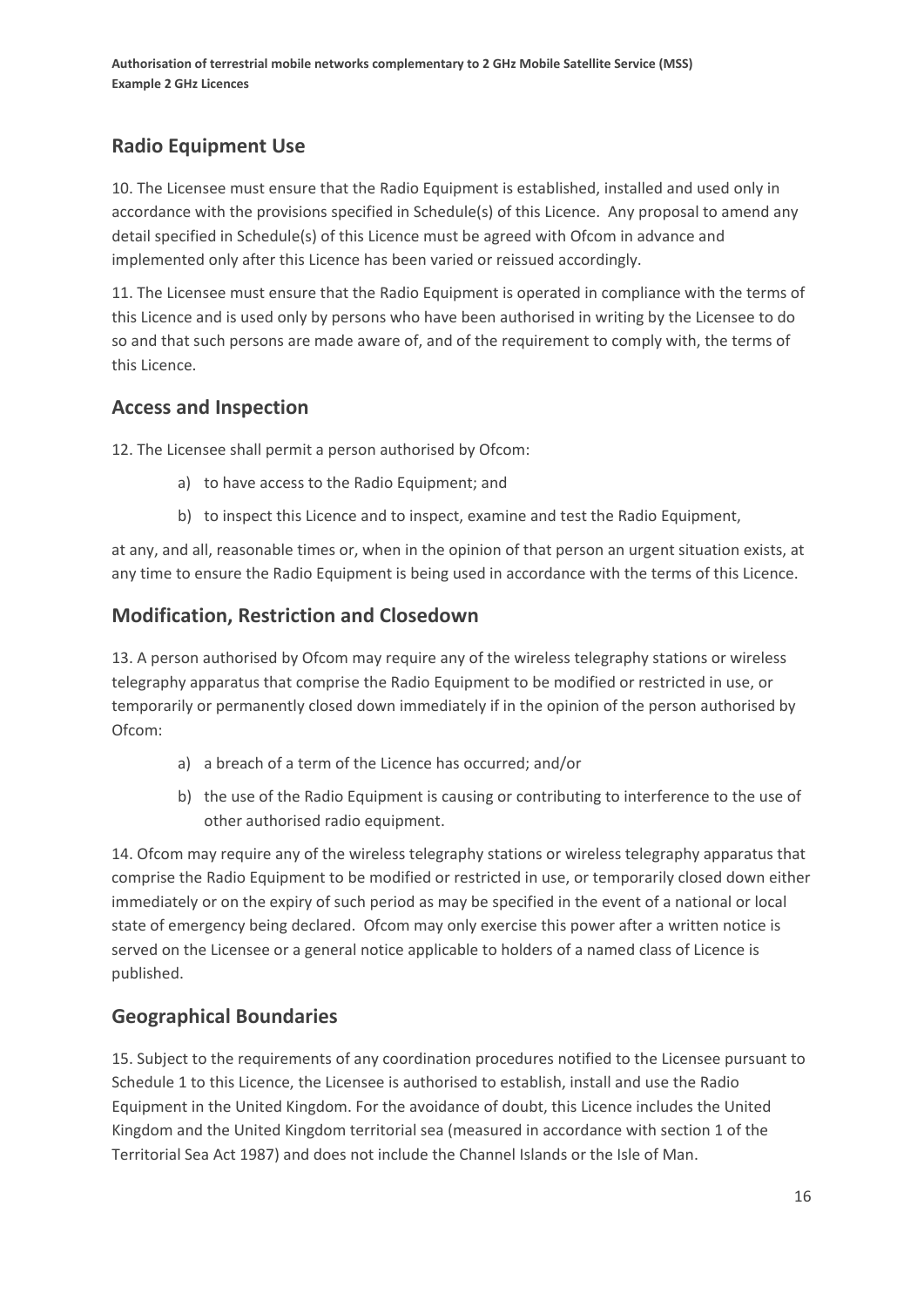#### **Interpretation**

16. In this Licence:

- a) the establishment, installation and use of the Radio Equipment shall be interpreted as establishment and use of stations and installation and use of apparatus for wireless telegraphy as specified in section 8(1) of the Act;
- b) the expression "interference" shall have the meaning given by section 115 of the Act;
- c) the expressions "wireless telegraphy apparatus" and "wireless telegraphy station" shall have the meanings given by section 117 of the Act;
- d) "station" shall mean one or more transmitters or receivers or a combination of transmitters and receivers, including the accessory equipment, necessary at one location for carrying on a radiocommunication service;
- e) the schedule(s) to this Licence form(s) part of this Licence together with any subsequent schedule(s) which Ofcom may issue as a variation to this Licence at a later date.
- f) the Interpretation Act 1978 shall apply to the Licence as it applies to an Act of Parliament.

#### **Issued by Ofcom**

**For the Office of Communications**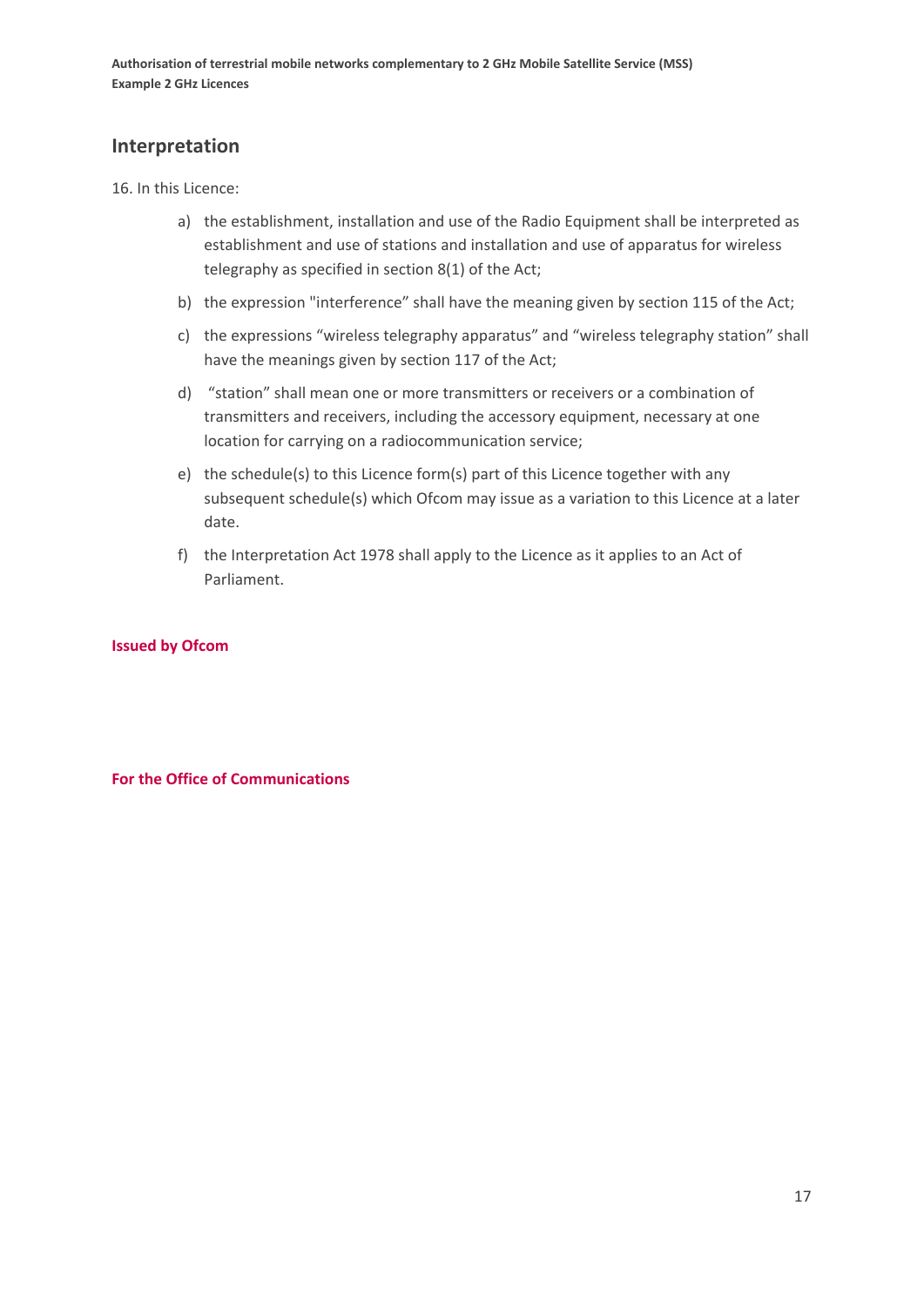## **Draft Schedule for 2170-2200 MHz**

## **THIS DRAFT SCHEDULE PROVIDES AN EXAMPLE OF A LICENCE SCHEDULE IN RESPECT OF THE 2170-2200 MHz BAND.**

#### **SCHEDULE [ ] TO LICENCE NUMBER: xxxxxx**

**Schedule Date: xx xxxxx 2008 Licence Category: SPECTRUM ACCESS [ XXXX – XXXX MHz ]**

#### **Description of Radio Equipment Licensed**

1. References in this Schedule to the Radio Equipment are references to any wireless telegraphy station or wireless telegraphy apparatus that is established, installed and/or used under this Schedule.

#### **Purpose of the Radio Equipment**

2. The Radio Equipment shall form part of a mobile satellite system.

#### **Common conditions**

3. This Licence is subject to the following common conditions, pursuant to regulation 13 of The Authorisation of Frequency Use for the Provision of Mobile Satellite Services (European Union) Regulations 2010 and Article 8(3) of Decision 626/2008/EC of the European Parliament and of the Council on the selection and authorisation of systems providing mobile satellite services (MSS):

- a) operators shall use the assigned radio spectrum for the provision of complementary ground components of mobile satellite systems;
- b) complementary ground components shall constitute an integral part of a mobile satellite system and shall be controlled by the satellite resource and network management mechanism; they shall use the same direction of transmission and the same portions of frequency bands as the associated satellite components and shall not increase the spectrum requirement of the associated mobile satellite system;
- c) independent operation of complementary ground components in case of failure of the satellite component of the associated mobile satellite system shall not exceed 18 months;
- d) rights of use and authorisations shall be granted for a period of time ending no later than the expiry of the authorisation of the associated mobile satellite system.

Accordingly:

- a) the Licensee may only use the permitted frequency block for the provision of complementary ground components of mobile satellite systems;
- b) the Radio Equipment shall constitute an integral part of a mobile satellite system and shall be controlled by the satellite resource and network management mechanism; it shall use the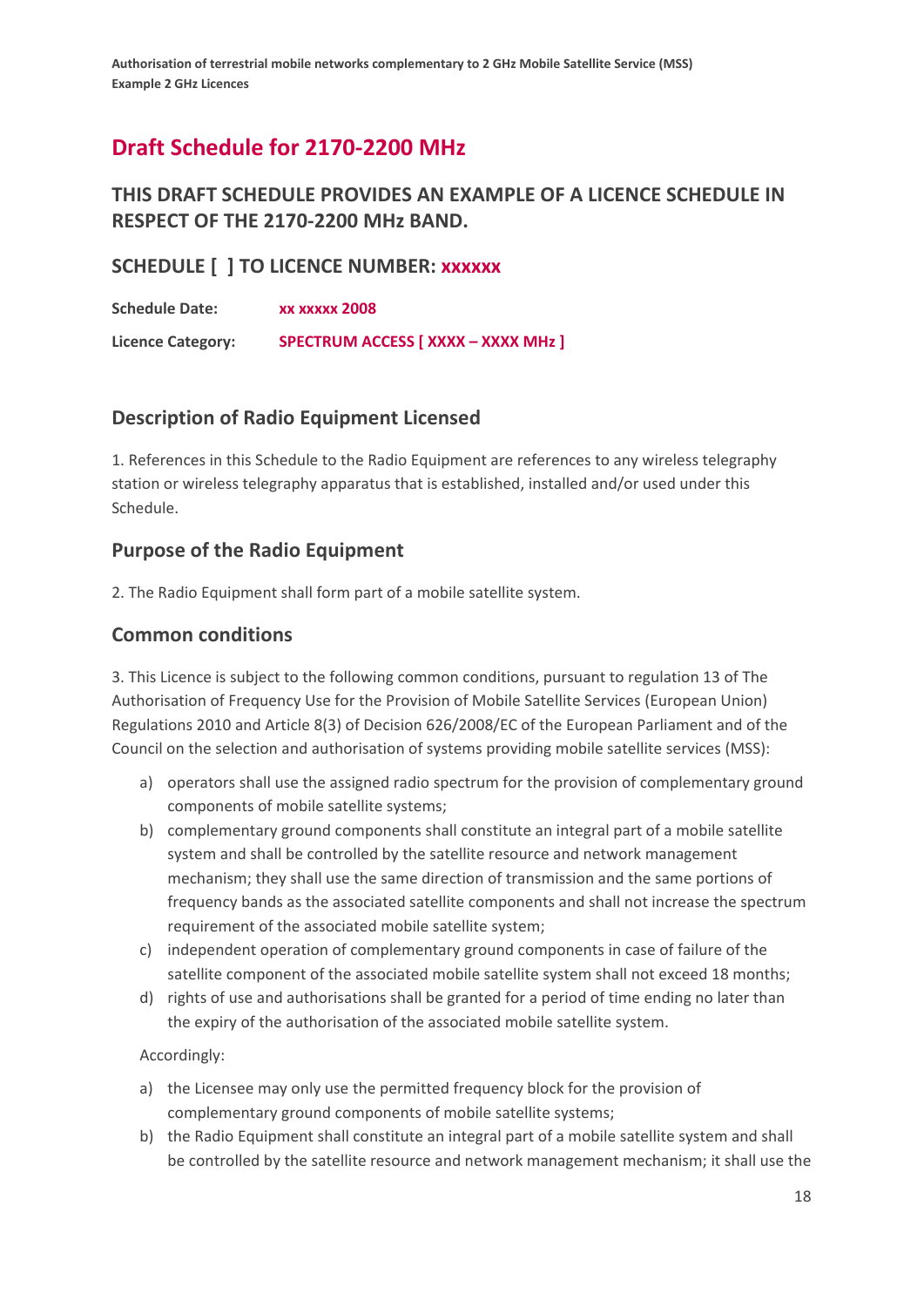same direction of transmission and the same portions of frequency bands as the associated satellite components and shall not increase the spectrum requirement of the associated mobile satellite system;

- c) independent operation of the Radio Equipment in the case of failure of the satellite component or the authorised mobile satellite system shall not exceed 18 months;
- d) this Licence shall expire no later than the expiry of [*details of operator's mobile satellite system authorisation*].

## **Interface Requirements for the Radio Equipment use**

4. Use of the Radio Equipment shall be in accordance with IR 2016 – Land mobile satellite systems.

## **Special Conditions relating to the Operation of the Radio Equipment**

5.

- a) During the period that this Licence remains in force, unless consent has otherwise been given by Ofcom, the Licensee shall compile and maintain accurate written records of the following details relating to the base stations:
	- i) postal address (including post code);
	- ii) National Grid Reference, (to 100 metres resolution);
	- iii) antenna height (above ground level) and type, bearing east of true north;
	- iv) radio frequencies which the Radio Equipment is able to use and radio frequencies which the Radio Equipment uses;
	- v) the technical characteristics of the Radio Equipment both in terms of transmission and reception of wireless telegraphy;

and the Licensee must produce these records if requested by a person authorised by Ofcom.

- b) The Licensee shall inform Ofcom of the address of the premises at which this Licence and the information detailed at sub-paragraph 5(a) shall be kept.
- c) The Licensee must submit to Ofcom copies of such parts of the records detailed in subparagraph 5(a) at such intervals as Ofcom shall notify to the Licensee. Without prejudice to any information which Ofcom is required by law to publish or disclose, Ofcom may, from time to time, publish such extracts of this information as it sees fit, regarding
	- i) the total number of base stations of the Radio Equipment which are operational;
	- ii) the locations, aggregated by outward postcode, of those base stations;
	- iii) the frequencies used by the Radio Equipment.
- d) The Licensee must also submit to Ofcom in such manner and at such times, all information relating to the establishment, installation or use of the Radio Equipment,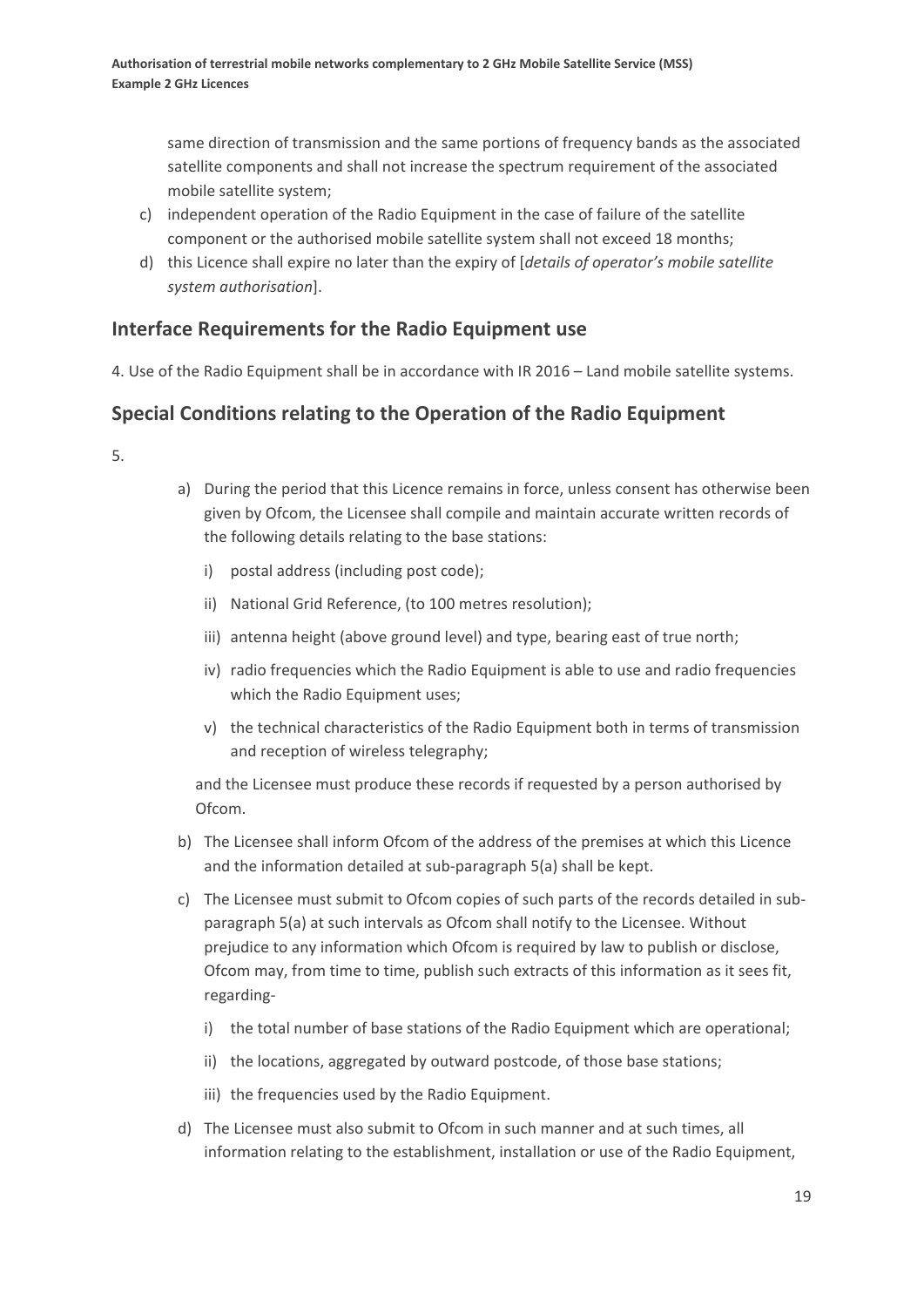whether stored in hard copy or electronic form, as reasonably requested for the purposes of verifying compliance with this Licence, for statistical purposes and more generally for the purpose of ensuring that Ofcom can perform its spectrum management functions.

- e) The Licensee must submit to Ofcom an annual compliance report indicating that the use of Radio Equipment is in accordance with the following conditions of its licence:
	- i) the Radio Equipment shall constitute an integral part of a mobile satellite system and shall be controlled by the satellite resource and network management mechanism; it shall use the same direction of transmission and the same portions of frequency bands as the associated satellite components and shall not increase the spectrum requirement of the associated mobile satellite system;
	- ii) independent operation of the Radio Equipment in the case of failure of the satellite component or the authorised mobile satellite system shall not exceed 18 months.

## **National Co-ordination (e.g. at Frequency and Geographical Boundaries)**

6. The Radio Equipment shall be operated in compliance with such co-ordination procedures as may be necessary and notified to the Licensee by Ofcom.

## **International Cross-border Co-ordination**

7. The Licensee must ensure that the Radio Equipment is operated in compliance with such crossborder co-ordination and sharing procedures as may be notified to the Licensee by Ofcom.

## **Permitted Frequency Block**

8. Subject to the out-of-block emissions permitted under paragraph 9, the Radio Equipment must only transmit in the following frequency band the "permitted frequency block":

- a) The Radio Equipment shall transmit in the following band [assignment, or subset, given by the Decision No  $626/2008/EU$  process in the 2170-2200MHz band]  $-$  Base Transmit "the downlink";
- b) The Radio Equipment shall receive in the following band [assignment, or subset of, given by the Decision No 626/2008/EC process in 1980-2010 MHz band] – Base Receive "the uplink".

#### **Maximum Permissible Transmitted Power**

9. The maximum mean power transmitted (downlink) in the permitted frequency block shall not exceed the more stringent of:

- 65 dBm/5 MHz EIRP
- 61 dBm/MHz EIRP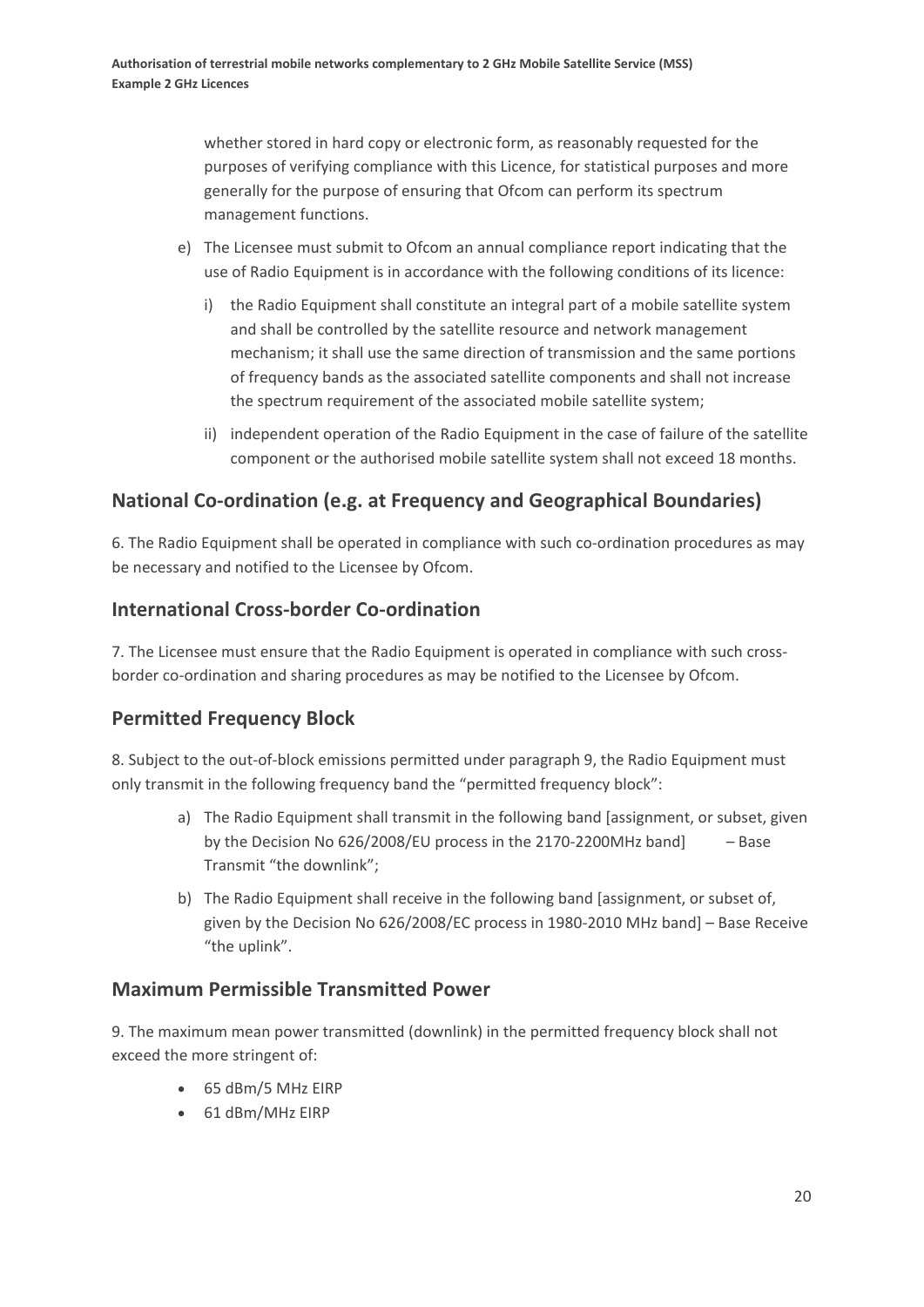10. The power limits above apply within the frequency range 2170-2200 MHz. Outside of the permitted frequency block the permissible out-of-block emissions requirement will apply (see below).

11. The Licensee shall ensure that the transmissions of mobile earth stations connecting with the Radio Equipment within 1980 – 2010 MHz band (uplink) do not exceed the following maximum mean power limits above ground level:

- 40 dBm EIRP for altitudes at 1000 meters or above
- 24 dBm EIRP for altitudes below 1000 meters

12. Where technologies are deployed that actively transmit in bursts then the above limits shall be applied to the active part of the transmission.

## **Permissible out-of-block emissions**

13. The permissible out-of-block emission limit for the downlink use of frequencies is provided in the Table below:

| <b>Offset from relevant block edge</b> | <b>Maximum mean EIRP for out-of-</b><br><b>block emissions</b> |
|----------------------------------------|----------------------------------------------------------------|
| 10 to -1.5 MHz (lower block edge)      | +4 dBm/MHz                                                     |
| -1.5 to -1 MHz (lower block edge)      | -9 dBm/30 kHz                                                  |
| $-1$ to $-0.2$ MHz (lower block edge)  | Linear from $-9$ dBm/30 kHz to $+3$<br>dBm/30 kHz              |
| $-0.2$ to 0.0 MHz (lower block edge)   | +3 dBm/30 kHz                                                  |
| 0.0 to +0.2 MHz (upper block edge)     | $+3$ dBm/30 kHz                                                |
| +0.2 to +1.0 MHz (upper block edge)    | Linear from $+3$ dBm/30 kHz to -9<br>dBm/30 kHz                |
| +1.0 to +1.5 MHz (upper block edge)    | -9 dBm/30 kHz                                                  |
| +1.5 to +10 MHz (upper block edge)     | +4 dBm/MHz                                                     |
| +10MHz (upper block edge) <sup>8</sup> | $-38$ dBm/MHz                                                  |

Where:

 $\overline{a}$ 

- frequency offset is from the relevant block edge (in MHz);
- the lower block edge is the lower frequency of the permitted frequency block; and
- the upper block edge is the upper frequency of the permitted frequency block.

<span id="page-21-0"></span><sup>8</sup> This limit only applies to the block edge at 2200 MHz. +4 dBm/MHz applies for all other block edges.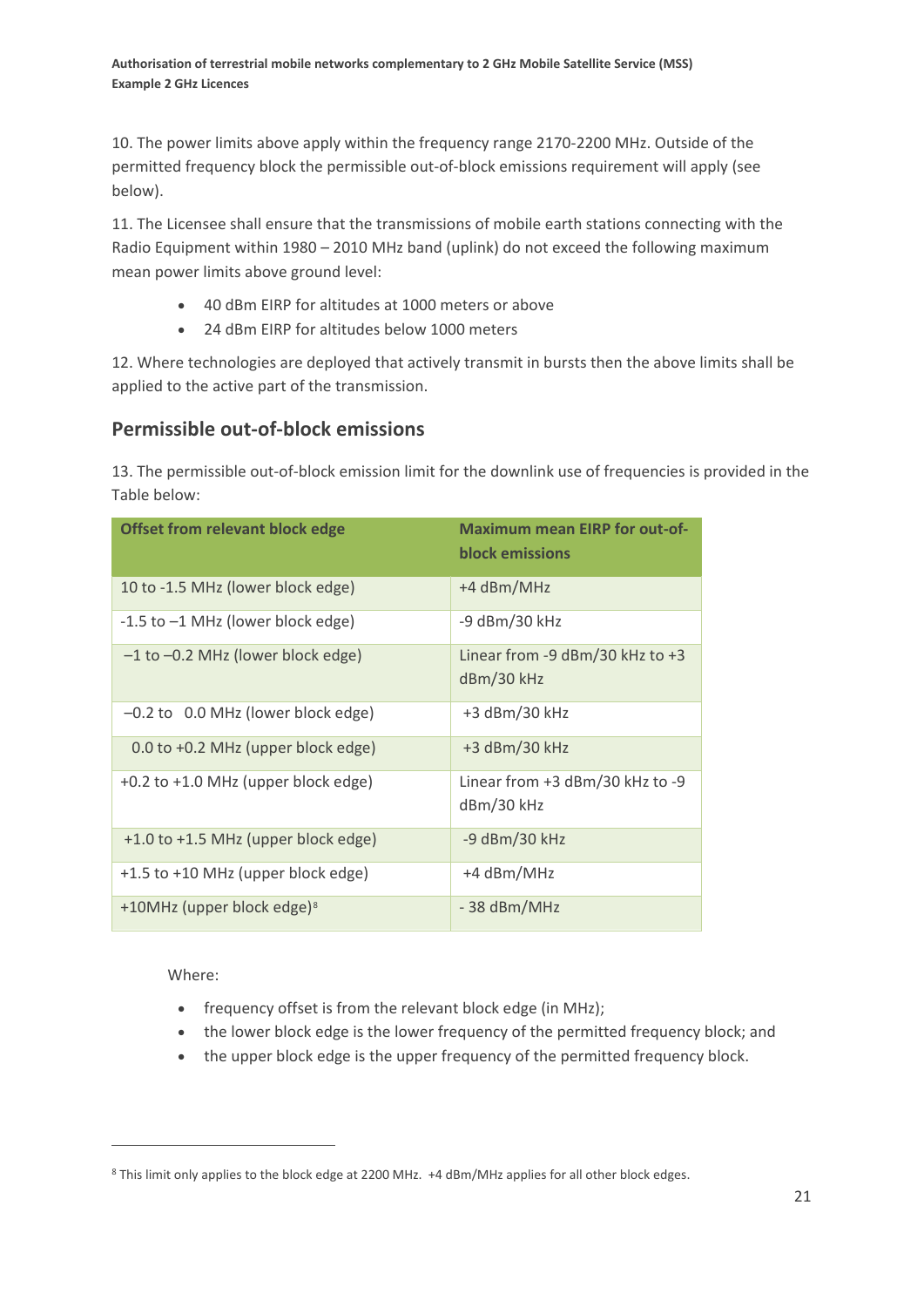## **Application of the Maximum Permissible Transmitted Power to base stations with multiple transmit antennas**

14.

a) In cases where the inputs to different antennas are not correlated, the maximum mean EIRP transmitted in the permitted frequency block above is calculated from the sum of the EIRP for each separate antenna;

Note: this applies for MIMO, transmit diversity and "antenna combining" (where different transmitter channels are fed to different branches of a diversity antenna system).

b) In cases where the inputs to different antennas or antenna elements are correlated, the maximum mean EIRP transmitted in the permitted frequency block referred to in section 7 above is calculated as follows:

EIRP<sub>effective</sub> =  $\Sigma P_{\text{nom}}$  (dBm) + 10 log 180/ $\theta$  + 10 log 360/ $\phi$ 

Where:

 $Σ$  P<sub>nom</sub> is the sum of the nominal maximum powers of the transmitter outputs feeding each element, measured at the antenna port;

Θ is the -3 dB beamwidth of the antenna array in the vertical plane (if this beamwidth can vary, the minimum value should be used); and

φ is the angle in the horizontal plane for which the antenna system is intended to provide service (e.g. for an antenna system that is intended to provide 360° coverage with four arrays, this angle would be 90°).

Note: this applies to adaptive or beam forming antenna arrays where, averaged over time, the power radiated by the antenna system is spread evenly over its angle of operation (where this is not the case the calculation method in (a) above applies).

#### **Interpretation of terms in this Schedule**

15. In this Schedule:

- a) "EIRP" means the equivalent isotropic radiated power. This is the product of the power supplied to the antenna and the antenna gain in a given direction relative to an isotropic antenna (absolute or isotropic gain);
- b) "dBm" means the power level in decibels (logarithmic scale) referenced against 1milli-Watt (i.e. a value of 0 dBm is 1 milli-Watt);
- c) "out-of-block emissions" means radio frequency emissions generated by the Radio Equipment and radiated into the frequency bands adjacent (in terms of frequency) to the Licensee's permitted frequency block;
- d) "uplink" refers to transmissions from mobile earth stations to a complementary ground component or a space station;